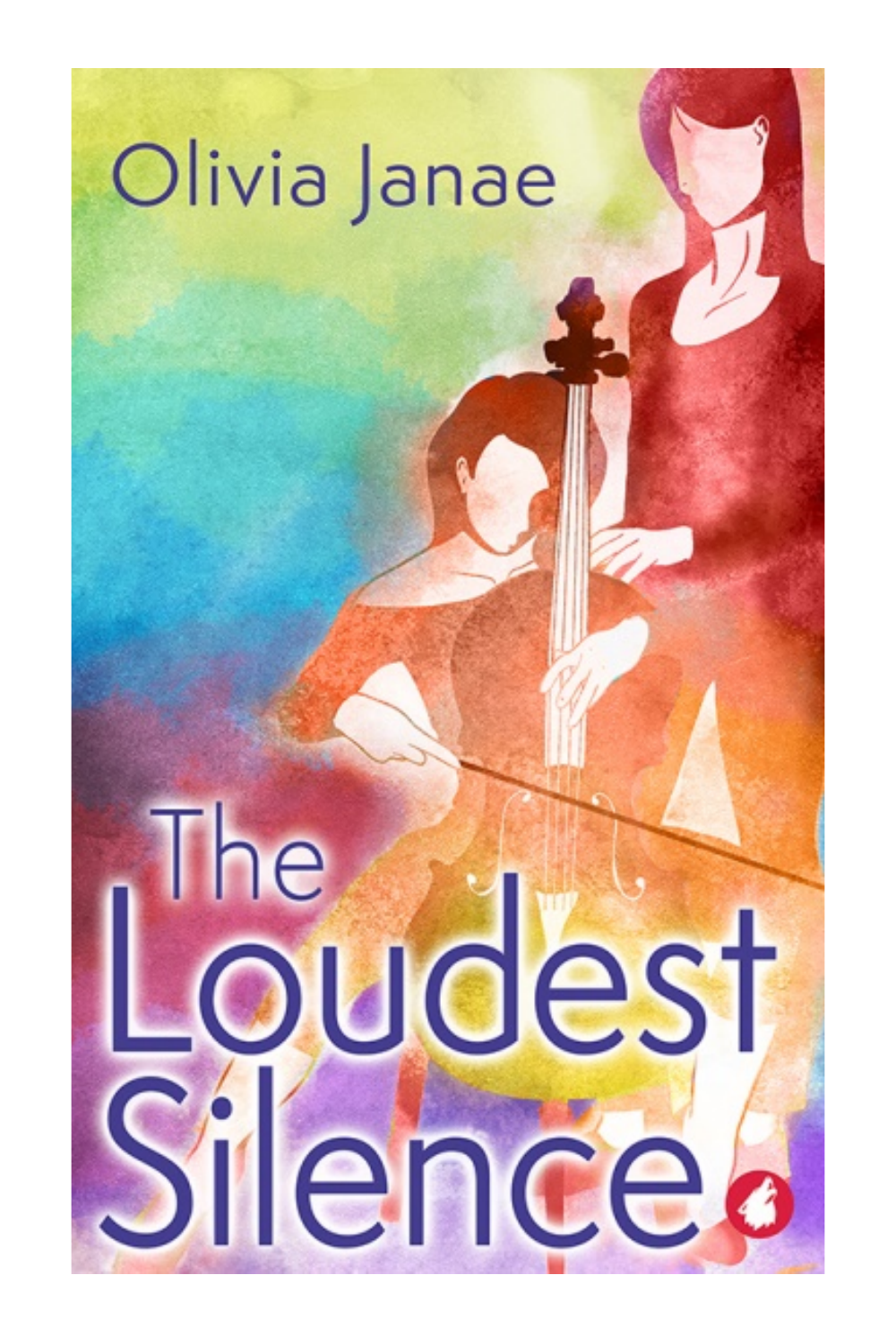## **Chapter 1**

KATE PAUSED IN THE LOBBY of Chicago's Symphony Center and tried to swallow the lump in her throat. She bounced her shoulders to shift the cello case on her back and popped her neck to relieve the tension yet again. Her hand shook as she reached for the gold-embossed door.

She had been through this first-day thing so many times before. The job with this chamber group was no different than those she'd done with other prestigious groups over the last few years, but the flutter of butterflies never left her stomach.

The annoying voice of reason spoke up in the back of her mind, reminding her that this job was more important than most. It meant she could stop freelancing for two years, a reprieve she was thankful for. Well, a year, anyway.

Taking a breath, she pushed through the doors.

The high warble of violins and the cough and splutter of horns as they teased and joked through their warm-ups were no different than what she heard at any other gig. The welcome familiarity calmed her raw nerves.

Kate paused at the open door, feeling small. In front of her, the stage spread out in a grand half circle, though it was dwarfed by the majesty of the Symphony Center, with its ocean of red velvet seats, tall pillars, doubledeck balconies, gold-leaf walls, and huge chandeliers of cloud diffusers.

It wasn't at all like the smaller halls she had often played in, ones with moldy curtains and old 1970s wood paneling, or the hall of some community center. This hall was intimidating, as it was surely meant to be.

Still, Kate smiled. Playing in a hall like this, less than a mile from her dream hall, was what she had been working toward. She walked through the door and started toward the stage.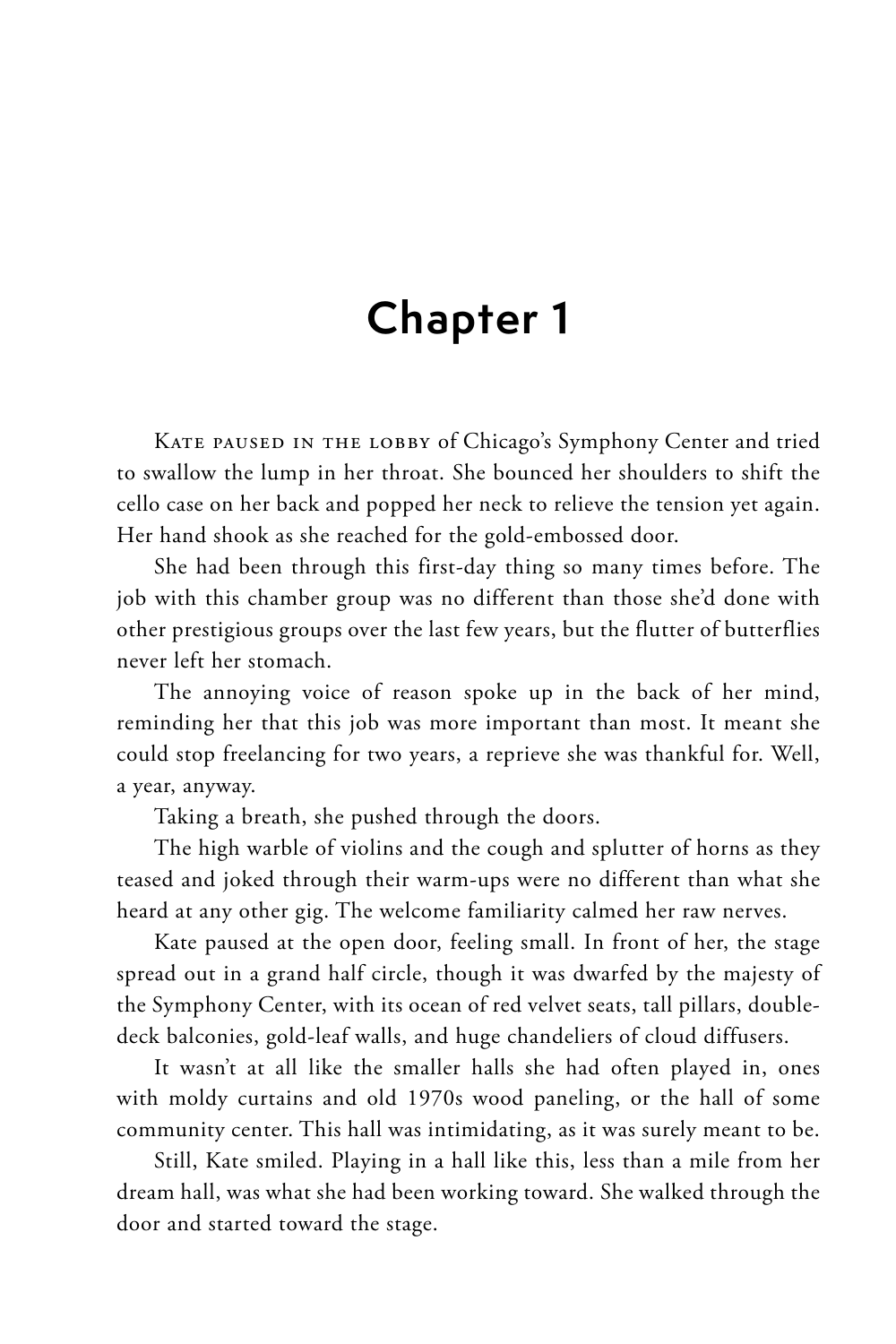The world of classical music posted auditions online, and once the job was won, photos and a bio of the new hire were posted as well. Perhaps for this reason, only a few people from the small group noticed her enter.

Kate didn't mind. She hated walking into a rehearsal space and being stared at as if she were a new zoo exhibit. It reminded her of all the first days she had been through at new schools while growing up.

She pushed back the painful memory and climbed the side stairs to the stage. On the far side stood several men and women dressed in professional suits and dresses. Their lofty expressions made it clear that they were board members.

She hesitated. The train had made her later than she'd wanted to be, and she needed time to warm up. But she also wanted to make a good first impression on the board, especially since she didn't have a benefactor, unlike a lot of Chicago freelancers.

She ran the fingers of her free hand through her hair to tame the windblown blonde curls, wishing she had stopped in the bathroom to brush them, and approached the group with a confidence she didn't really feel.

"Hi." She smiled and offered her hand to the nearest board member. "Katelyn Flynn, new cellist."

"Oh, of course. Zachary King, vice chair of the WCCE board." He shook her hand. "I take it your relocation went well."

"It did. Thank you," she said, smiling politely.

"Good, good." Zachary patted her arm. "Be sure to introduce yourself to the president when you see her."

"Will do." She shook a few more hands, then nodded at the rest. That done, she turned to scan the faces of her fellow musicians, but the face she was looking for wasn't among them. If he didn't get here soon, he wouldn't have any warm-up time. And why did he have to be late on her first day? She wanted to get their reunion over with as soon as possible.

Kate gritted her teeth against the new flutters in her stomach.

She had made her choice. She had taken the job in Chicago despite him being in residence. And it was going to be good, she promised herself yet again. They were both adults. It would be fine.

Despite her pep talk, another lump had formed in her throat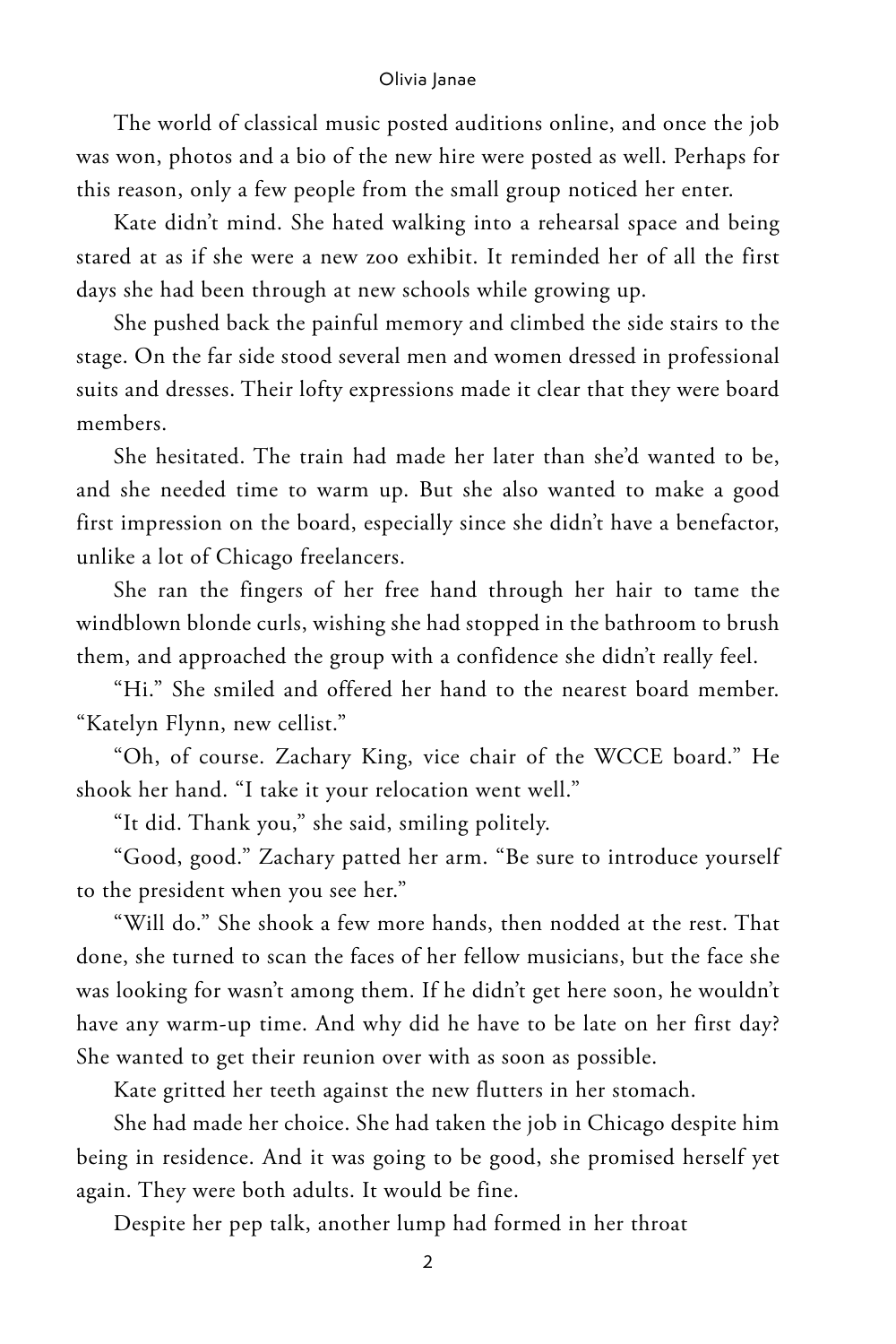Pointedly ignoring it, she found her seat and shifted the thirty-pound weight off her back. Stretching her neck and shoulders, she pulled out her cello and bow and began warming up.

The still-empty seats gradually filled. Musicians pulled out their instruments and tuned up, then played scales, warming their muscles like athletes before a game.

"Hi! You must be Katelyn."

Kate looked up from her cello at the small woman who had appeared in front of her. "Kate." She forced a professional smile and stood to offer her hand, her cello balanced in the other.

"I'm Mary. We spoke on the phone. It's nice to meet you, Kate."

Kate nodded in recognition. Mary was the personnel manager and artistic director and a violinist. She didn't look like Kate had expected.

Even compared to Kate's own five-foot-four frame, Mary seemed small. Her black hair was styled in a pixie cut. She had the soft yet stony disposition of a schoolteacher—sweet, but with the don't-mess-with-me attitude not far under the surface.

"Are you comfortable getting started right away?" Mary asked. "If you want a rehearsal to sit back and—"

"No, no." Kate waved her hand. "Just throw me in."

"Sink or swim, huh? I like that." Mary smiled and turned to the small group, clapping her hands. "All right, let's get going." After making a few announcements, she added, "As you all can see, our new cellist made it. Kate Flynn, welcome! We're excited to have you!"

Kate looked around to acknowledge the introduction. From the bass section, she caught sight of the lone bass player's familiar brown eyes. Stephen had finally shown up. She nodded to him.

He winked at her and rolled his eyes toward Mary, then the ceiling. The charm that had been so boyish years ago still radiated from him.

Mary continued going over plans for the upcoming season and the first concert. "As you can see from the list here"—she held out a sheet of paper—"we're focusing first on the strings with *Eine kleine Nachtmusik*. It's such a beautiful piece and one we rarely play together. I'm particularly excited because…"

As Mary's remarks continued, Kate's enthusiasm began to wane. *Eine kleine Nachtmusik* was a familiar piece. She had begun playing it at thirteen.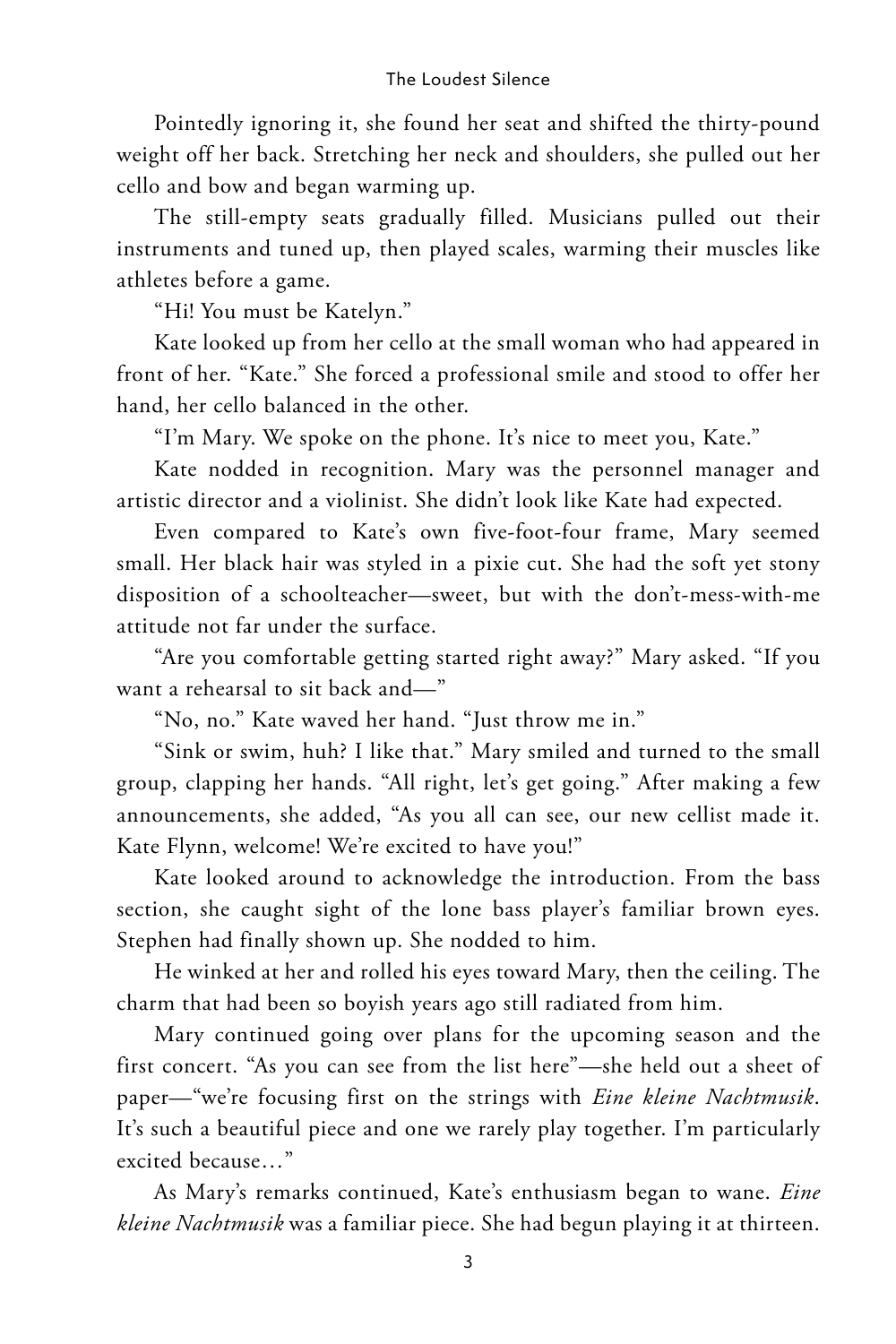But some of the tension also left her shoulders. The WCCE was well-known in the Midwest, and she'd been worried about the other players being a cut above her. Now she could breathe. It was just another group in another state in another city.

Then a flash of worry went through her. She had been hoping the group would elevate her playing, but *Eine kleine Nachtmusik… It didn't speak well to the group's supposed cutting-edge image.*

Well… She glanced back at Stephen. Maybe there were a few more complications here.

Her gaze dropped to her phone propped on her music stand before Stephen could meet her eye. So far, there were no notifications. She bit her lip, unsure if that made her feel better or worse. Tonight, she had been forced to do something she hated: she had left Max with a stranger, earning her a bundle of bad-mom points. But they had only been in the city for forty-eight hours, so what the hell else could she do?

Thinking of Max with a stranger opened a floodgate of melodramatic thoughts that she had been able to shut down upon entering the hall. But now an image flashed through her mind of Max alone and injured, their apartment emptied of their few belongings, and the ceiling fan still swinging haphazardly. The mental picture appeared in black-and-white, like an old cops-and-robbers movie. The officer who responded to the 911 call would, of course, wear his hat cocked on his head and sound like Humphrey Bogart as he told her there was "very little we can do, sweetheart."

Just as she slipped into another worried daydream, a flurry of motion from stage left caught her eye. She squinted to see past the stage lights.

A medium-height brunette stood in the shadows, her back perfectly straight and her chin held high as she faced down Zachary King. Everything about the woman was fierce, from her shoulder-length bob styled to perfection to the crisp suit and deep-red lips. The woman said something that made Zachary take a step back.

The young Asian woman standing next to her focused on Zachary with her hands dancing as he spoke.

It was sign language. That much Kate knew. She had seen it used on *Sesame Street* with Max. She thought the name was beautiful, that it fit so perfectly with the graceful movements.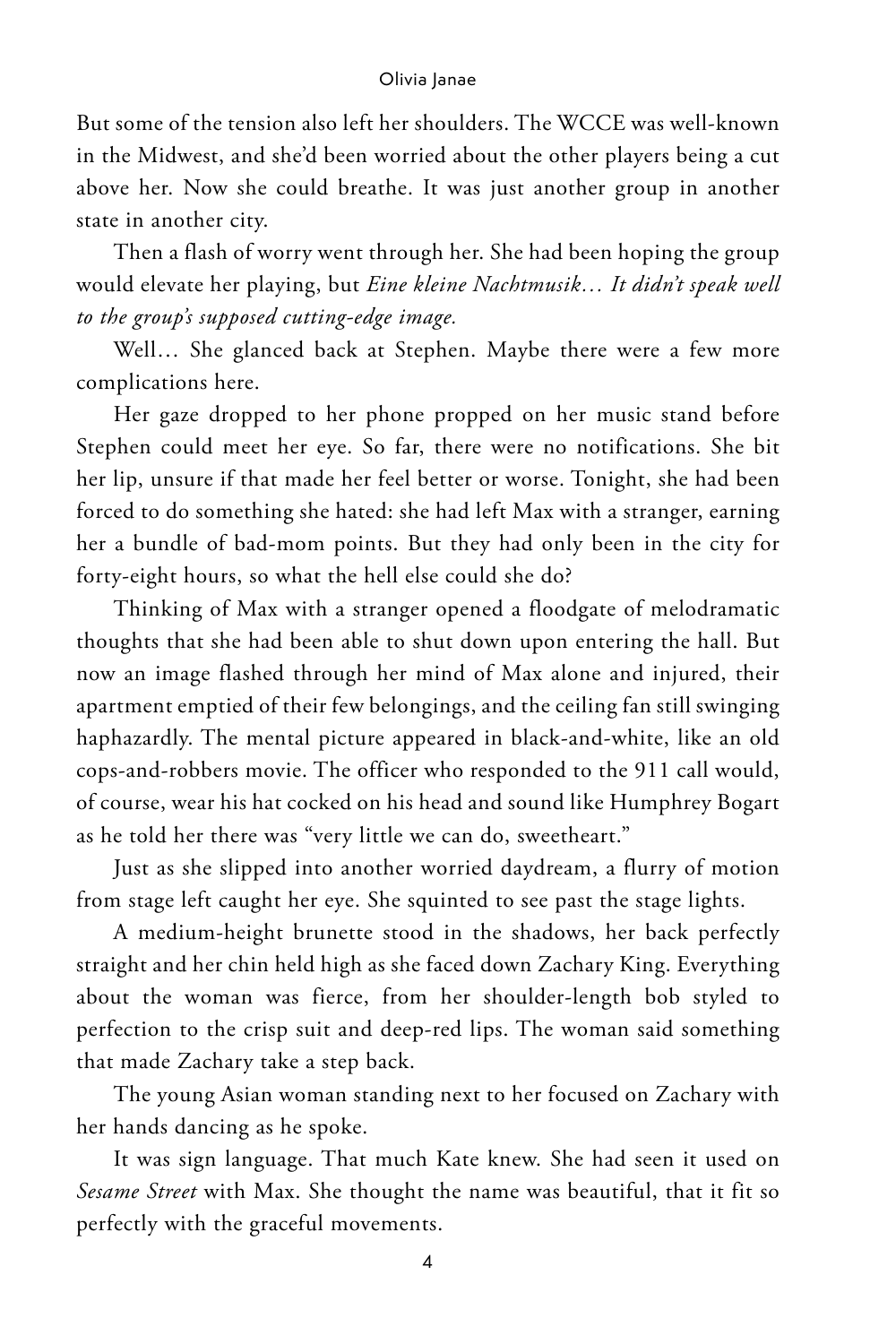What was a person who couldn't hear doing in a chamber rehearsal? Both brunettes were dressed too well to be there by accident. It wasn't as if they had taken a wrong turn at Albuquerque.

The younger and taller of the two finally let her hands fall to her stomach as if in a rest position. She turned toward her companion and waited

The other woman's painted lips curled back. She pinned the man with her gaze, stabbed her finger at him again, and said something that seemed to make him quake in his boots.

He nodded again, turned on his heel, and hurried away too quickly to maintain his dignity. Kate felt bad for him, but then her attention was pulled back to the women.

The younger woman raised her brow as her hands flew into beautiful fluid motion again.

The other rolled her eyes. With quick, stabbing motions, she answered in the same language. The flow of their hands was mesmerizing.

"So, I think that's it for now!" Mary's voice brought Kate back to the moment. "I think we should try a quick run-through."

Reluctantly, Kate turned her attention to the sheet music, ready to play.

\* \* \*

The rehearsal had gone as smoothly as she could have hoped for. The group played beautifully, which was great since the first gig was scheduled for only a few days later.

"Well, hello, stranger." She heard Stephen's voice as she pushed through the stage door and stepped outside, eager to save Max from the new sitter and possible Noir-style burglar.

"Hey." She turned to greet him. "Way to show up at the last minute today."

His smile exuded all his charm. "Eh, I like to get warmed up at home. What can I say?"

She rolled her eyes and forced a smile. "It's good to see you." She hadn't been sure how she would feel talking to him again after so many years, after…well, everything. It was nice to see him, and she hadn't expected that.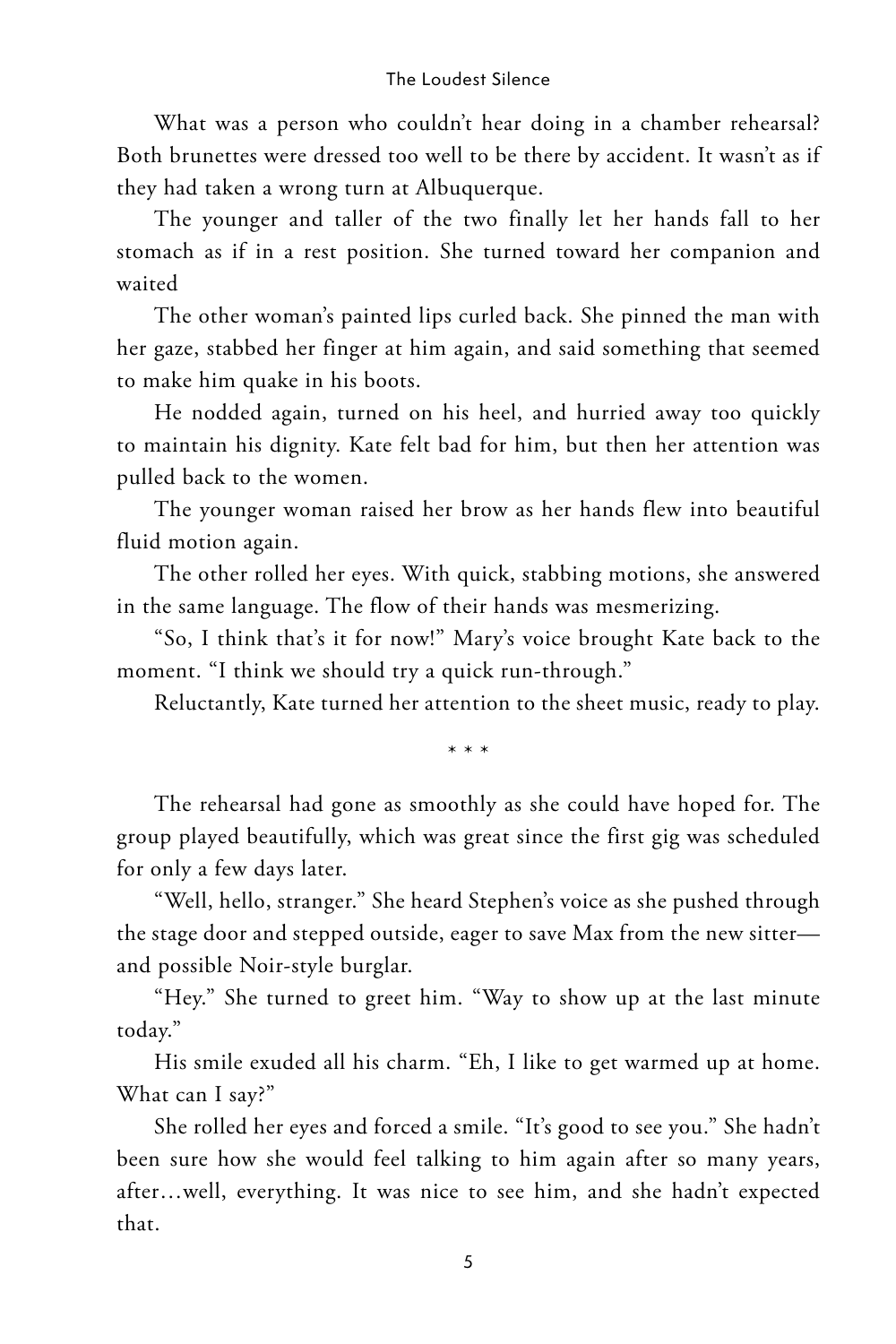"Right back at you, lady." Stephen gave her a slow smile that quickly split into a grin. He held out his arms for a hug. She went to him, far too aware of him to feel comfortable. They ended the embrace quickly, chuckling awkwardly.

"You seem nervous, Flynn."

Kate debated briefly about how honest to be. "It's not exactly nerves. It's more that if there are any mistakes, then it's all me. There's no one else to blame when you're the only cello."

A part of her still wasn't sure if she was supposed to be there. She had won the job, yeah, but had they really meant to pick her instead of some other thin blonde with a cleft chin and a small scar under her left eye?

It wasn't a new feeling either. Kate had never felt as if she fit anywhere. After as many foster families as she had been through, it was impossible not to feel that way.

"We all make mistakes. No one will judge you for them. At least not today," he added, nudging her with his elbow.

Kate snorted and suddenly remembered what it had been like that summer at Tanglewood, sitting in a cabin, sharing a bottle.

She shoved the nostalgic memory back down. "Talk about making the new girl feel welcome!"

His laugh was full-bellied and loud. "Hey, now, don't mistake me for the welcome committee. That's not a roller-coaster I wanna ride."

"You did all right at Tanglewood."

"Yeah, well, I didn't think handing you a shot as soon as you walked in was a good idea tonight."

She laughed. "I don't think I've had one since then."

"How's the apartment? Does it suit you?"

She nodded. The apartment was also something she didn't want to get into just then.

"And little Max?"

Startled that he had asked, she looked into his eyes. Of course he would, but somehow…

"Yeah. Yeah, no." She shoved her hands into her pockets, suddenly feeling smothered. "He's good. Growing like a weed."

"Good, good." Stephen shifted his feet. "Well, it was good to see you. Let's get a drink soon."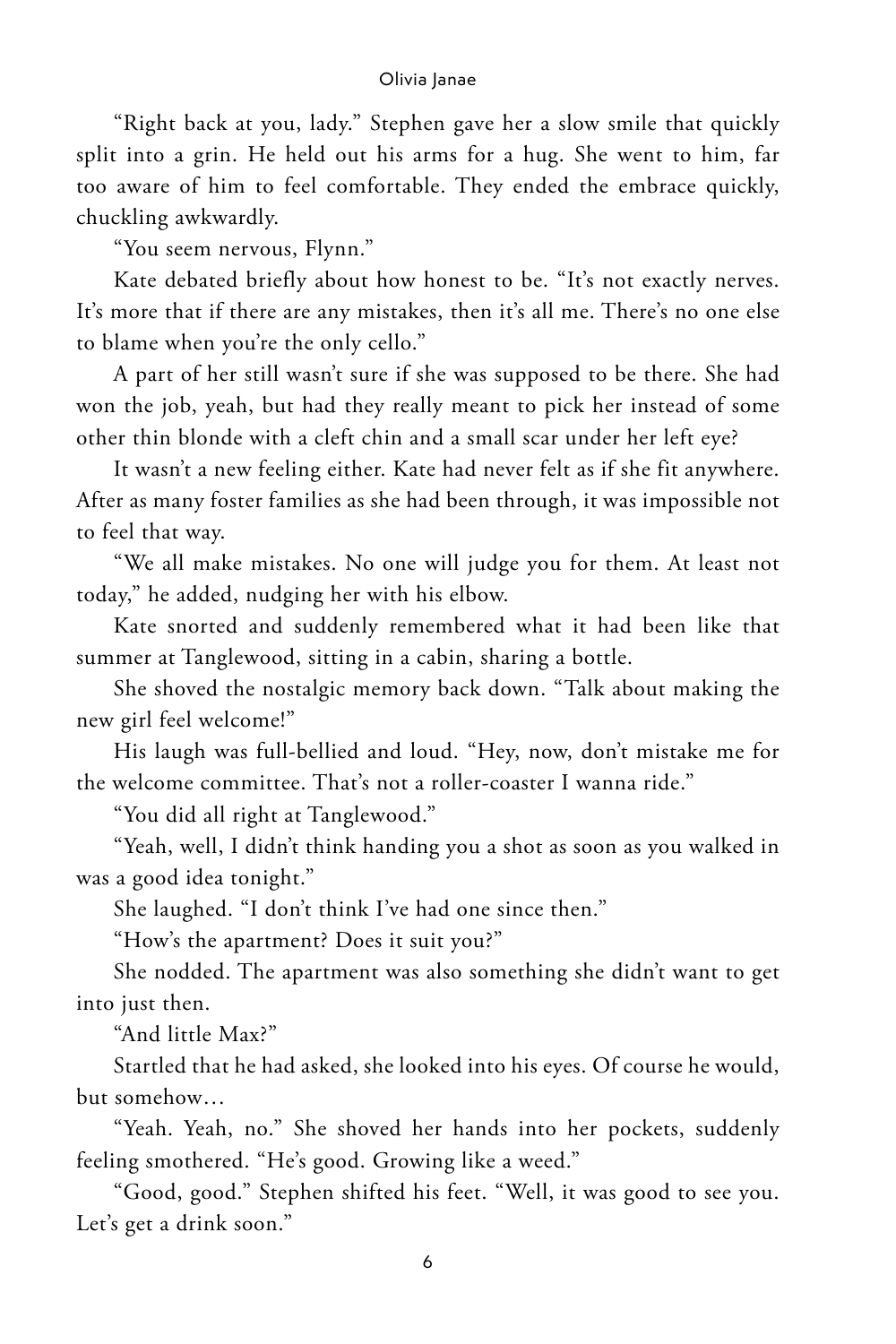#### The Loudest Silence

"Yeah, yeah." She shivered in the night air.

"Well, uh, you sounded great in there tonight. Seriously." He turned and walked away.

Kate headed down the sidewalk toward the L station. That meeting had gone better than she expected. God, she was glad it was over.

\* \* \*

Kate hopped on the train, her teeth chattering in the cool air. If she was this cold now, how would she handle the snow next winter? She badly needed a new coat.

The commute to her apartment in East Rogers Park was fifty minutes assuming there were no delays. It was long enough for her to lose the feeling in her toes thanks to the poor L car heating. She watched as the train passed the downtown skyscrapers, the lights in the tall buildings twinkling brighter than any stars. She had missed living in a big city. It was nice to be in one again. Who knew where the next job would be? She and Max could next end up in a tiny town in Alaska or even Timbuktu. Everything had an expiration date: jobs, homes, dates, relationships. Even the car she had bought for herself when she was young had finally been retired. It was day one of the job. She shouldn't already be thinking about what was coming next, but it was inevitable. A year went by quickly.

The skyscrapers finally gave way to brick apartment buildings. The outside lights went from bright, warm, and welcoming to dim as the train traveled toward her neighborhood.

She pushed herself deeper into her seat as the train commuters changed from young business professionals to sus-looking teenagers wearing bulky jackets and pants hanging down so low, it was a wonder they didn't fall off.

She made it back to her apartment. "Hello?" she called out softly, picking her way in the dark around boxes littered everywhere.

"Hi, Mrs. Flynn." Stacey appeared from Max's room as Kate rounded the corner into the hallway. The night-light cast an eerie shadow over the babysitter's face.

Max, half-asleep, was draped over Stacey's shoulder. He pulled his thumb from his mouth with a whine and reached for his mother. His halfclosed eyes, red-rimmed and swollen, peeked out from under his flop of dark hair.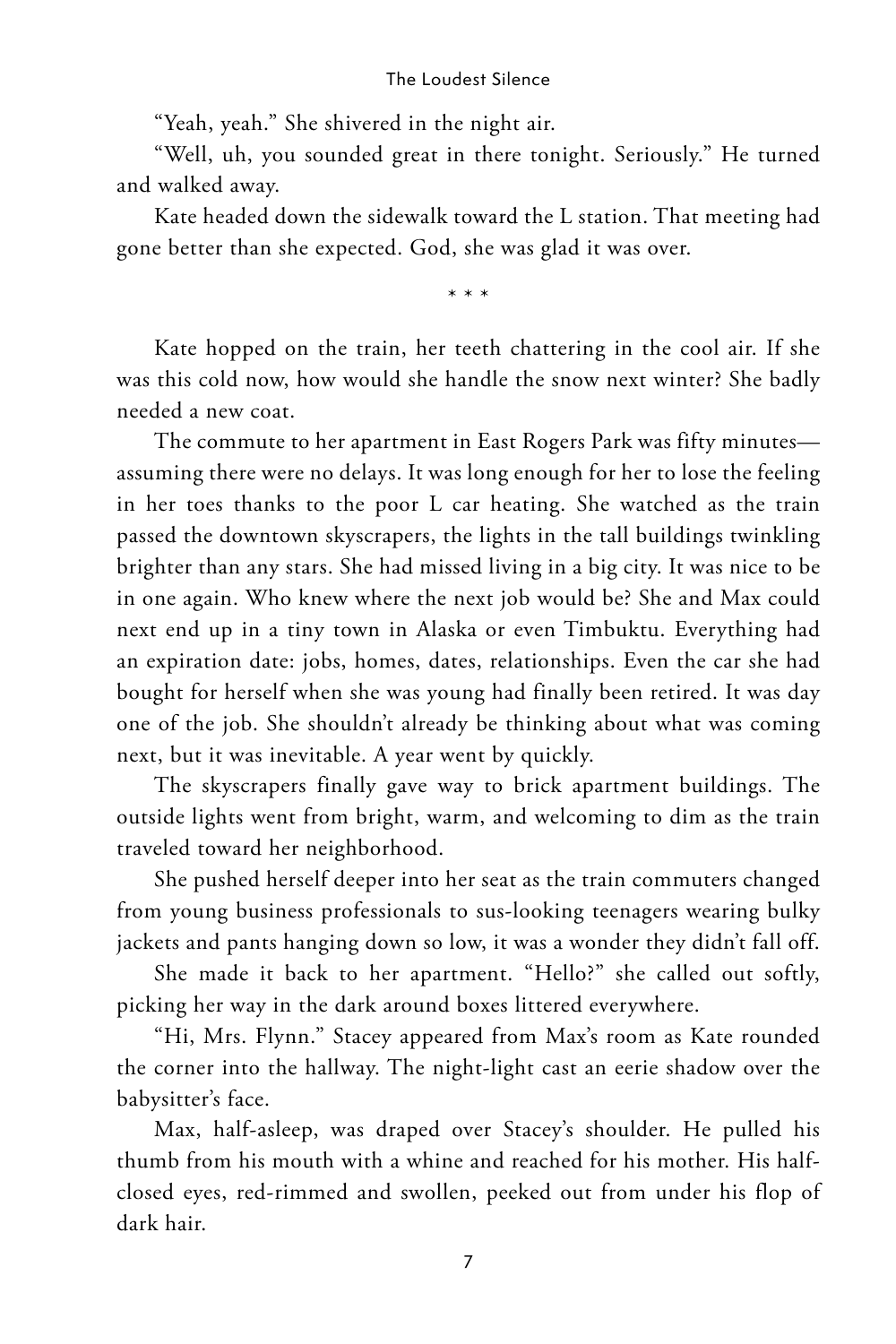"I've been trying to put him to bed for two hours, Mrs. Flynn, but he's been really upset."

"Kate. Let's just go with Kate instead of Mrs. Anything. And, yeah, it's all right. It's usually a problem with a new babysitter. Don't worry about it."

Holding her three-year-old—who was getting far too big to be held like a baby—Kate paid the babysitter and maneuvered through the dim light to his bedroom. She laid him back on his bed, rubbed his belly, and gently pulled his thumb from his mouth. "Hey, kid."

"You were gone," he said.

"I had to work, remember?"

He nodded.

"You're sleepy. Close your eyes."

"You home?"

"Yes. I'm home for the night."

Hearing Kate's words, Max rolled onto his stomach, his thumb moving to his mouth. She pulled it out again and rubbed his back gently until his breathing became deep and even. Then she stood up and stretched. He—no, they—were going to be tired in the morning.

As she made her way to her own room, her shins seemed to bang into every box in the apartment.

Kate was tired of moving boxes. She hated them—hated what they represented for Max. At least they didn't have a lot of them anymore. They had moved six times since Max was born. After a while, they had stopped accumulating whatever wasn't absolutely necessary, measuring all things by asking, "Is this worth packing into the car?"

She fell into bed with a sigh. Unpacking could wait for another day. As she closed her eyes, a familiar dissatisfaction crept up her spine: Max had been with a babysitter. She didn't know anyone. She was going to bed alone.

God, she was so tired of this life.

She rolled over and hugged the pillow, forcing herself to sleep before the negative thoughts could fully blossom.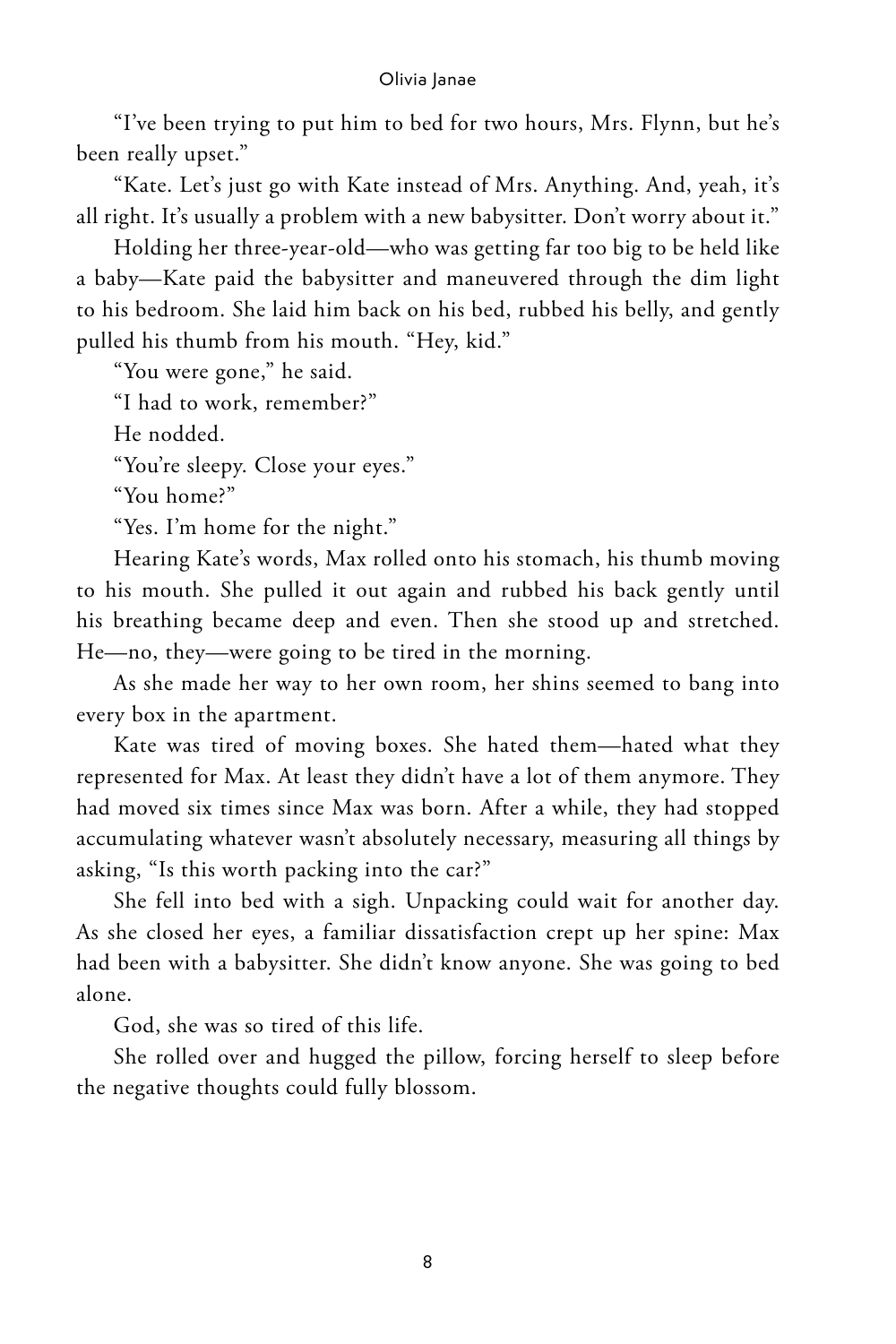## **Chapter 2**

A few days later, a teary-eyed Max followed her through the apartment, whining as she pulled on her concert blacks, her usual slacks and professional black blouse, and her heels. When she dressed for a performance, he usually understood that it was time for his mommy to go and play music. Tonight, however, he refused to settle.

"Buddy, look." She pointed at the large pot on the stove. "You get to have soup with Stacey! You like Stacey, remember? You said she's funny."

Max's bottom lip was out, and his huge eyes blinked back tears, making his brown irises stand out until she felt as if she were facing a bereaved Precious Moments figurine.

"But I don't wanna!" he wailed, wrapping his arms around her knees.

She lifted him into her arms and kissed his temple. "Hey, I'll be home soon, Max, and you get to have your soup. Maybe Stacey will put on *Ninja Turtles*." She caught the babysitter's eye, trying to convey that *now* would be a good time to put it on.

Stacey smiled and nodded but didn't move. Whatever message she had just received was not the one that Kate was trying to get across.

"Do you wanna watch *Ninja Turtles*?" Kate pointedly shifted her gaze from Stacey to the TV. "Maybe we can make pizza tomorrow like Michelangelo. Whatd'ya think? You wanna be like Michelangelo?"

Max shook his head, then dropped his face onto her shoulder. She probably had snot on her concert blacks now.

"Okay, buddy, I gotta go."

"No-o-o-o!"

She pulled gently and then harder, fighting to get Max to release his hold. "Jesus, kid, you're getting strong. Stacey, you wanna—?"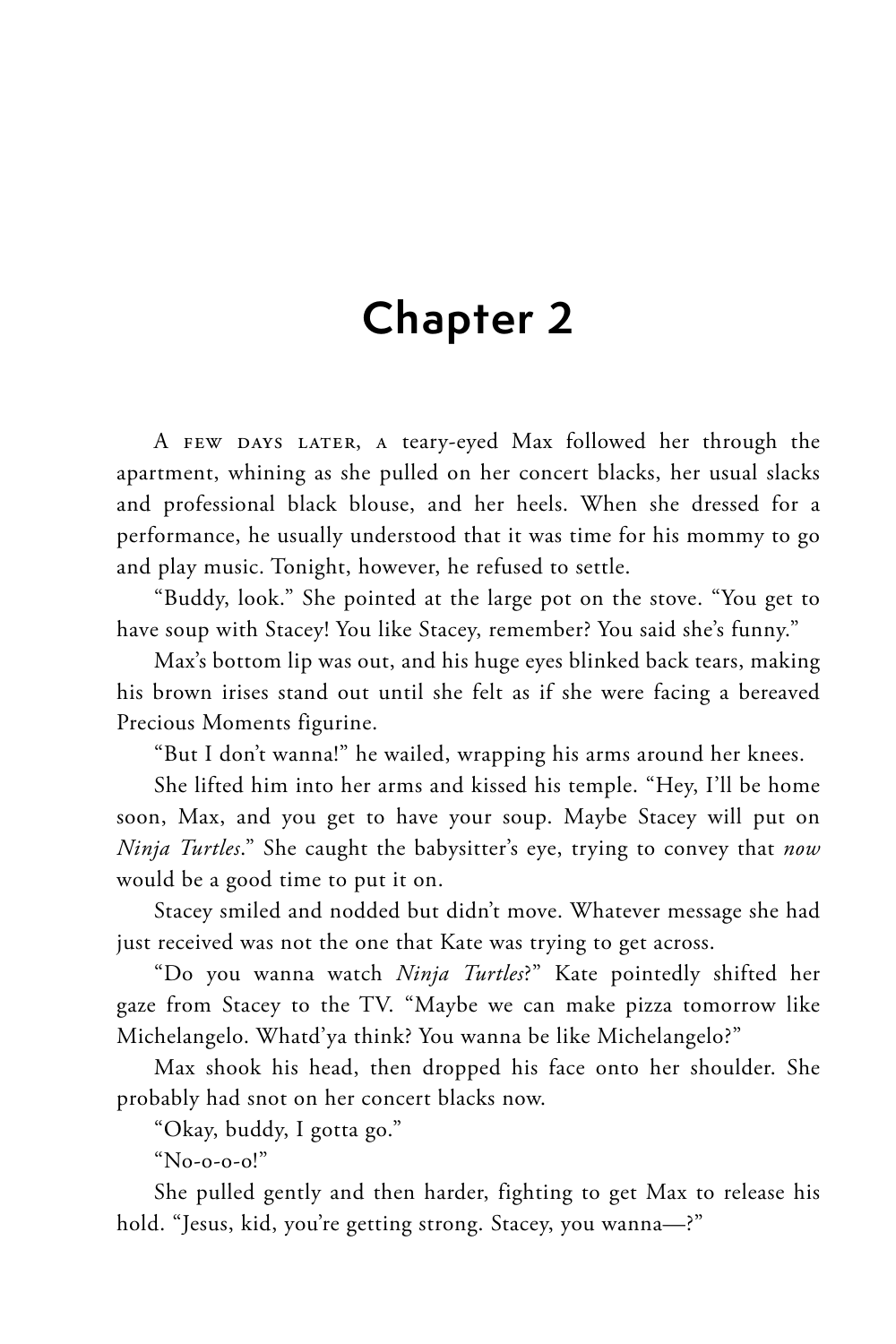"Right! Sorry."

Stacey pulled him from behind as Kate extracted his arms. Finally, she was loose. She scrambled to pick up her things.

"I love you." Kate pushed the mop of hair off his forehead to plant another kiss. She held back the *I'm sorry* that she wanted to say and dashed out the door.

Stomach churning, she hurried down the hall and down the stairs, trying to ignore his screams. With each step, the same thought repeated: *I hate this.* She replayed his flushed, tear-stained face over and over in her mind.

\* \* \*

Kate entered the building through the stage door, her cello case hanging from her back.

The WCCE gig was a small one, a fundraiser for a local arts high school. The music was easy, but her fingers twitched, her stomach rock hard.

"Hey, Flynn." Stephen met her at the door. "You okay?"

"What? Oh." She popped her neck, still hearing Max's screams. "Yeah. Max just, uh… He doesn't like it when I leave in the evenings. He really cries and—" She noticed the vacant look on his face. "Uh, never mind. Yeah, I'm good."

Stephen cleared his throat. "You look a little unsteady on your feet. Are you ready?"

"Are you kidding?" Kate swung the case off her back and set it down. "I was born ready."

If he heard the wobble in her voice, he didn't mention it.

"Don't be worried." William, one of the violinists, grinned at her. "This is fun, right? And you only have two pieces today. The others are mostly brass."

"Right." Kate rubbed her moist palms on her slacks.

"You got this. Don't stress." Stephen grinned.

The small group had already assembled on the stage, leaving little time for Kate's nerves to ramp up. She had no sooner set up her instrument than someone announced the piece they were about to play. The room hushed, the eyes of the audience on the players.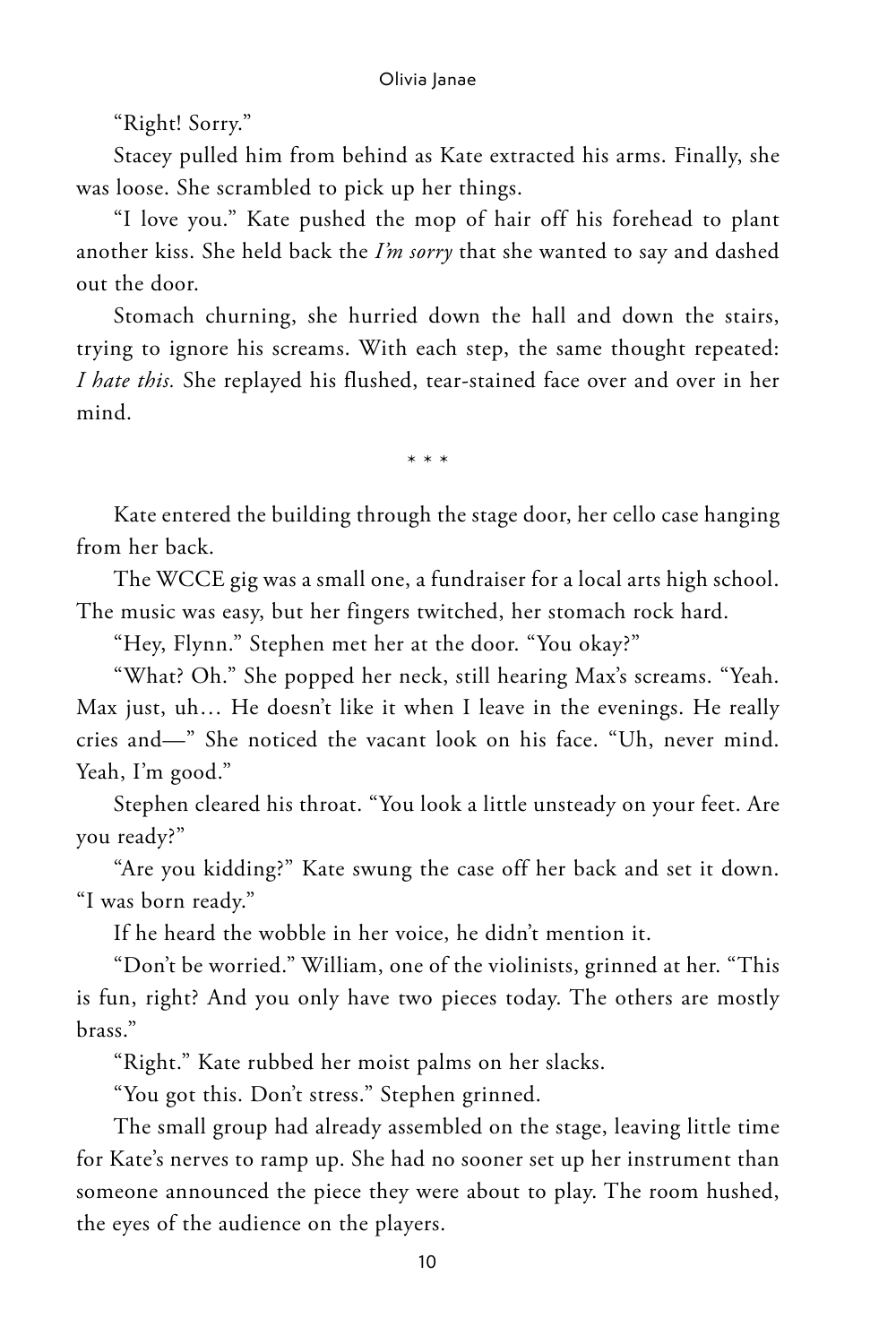It was always at this moment, just before the first piece, that she wondered why the hell she had gotten into this career.

Her hands and fingers were steady even though her stomach spun like a washer. She counted out the beats, then slowly drew her bow across the strings, pulling a low, deep moan from her cello. The sound calmed her nerves, reminding her of the answer to her question. She loved the cello. She loved music. That was why she put herself through this insane career. Love.

As she played, her eye was drawn to a commotion at stage left. She glanced over, and her heart jumped into her throat like an excited bunny. It was same angry woman and her companion that Kate had noticed during her first rehearsal at the Symphony Center. Once again, their hands were flying wildly, and, just like before, it took Kate a long time before she was willing to look away from the mesmerizing movements.

And she wasn't the only one distracted. At least half the children in the audience had turned their heads to watch.

*One, two, three, four.* She counted the rests, then began to play again.

She did her best to ignore the commotion, but the longer their hands flew, the more her admiration turned to agitation. It was getting harder to look away. In fact, it was getting downright distracting.

The one who had cut into Mr. King so thoroughly was beautiful. Her lightly golden skin, large eyes, and full lips were almost as distracting as the hand movements themselves.

Kate forced herself to look away. God, they were rude! This audience was made up of children! They were learning how to behave during a performance, and the women were setting a bad example.

Finally, the last note of her portion of the program finished. She and the other string players rose from their seats, bowed to the audience, and exited the stage.

"Who are those women?" Kate asked Stephen as soon as they were out of earshot.

Stephen, who was about to go back out to play with the brass ensemble, shrugged.

Finally, the performance was over. Stephen appeared as she was chatting with a stagehand.

"As per tradition, it's time to partake in some bad wine. Whatd'ya say?"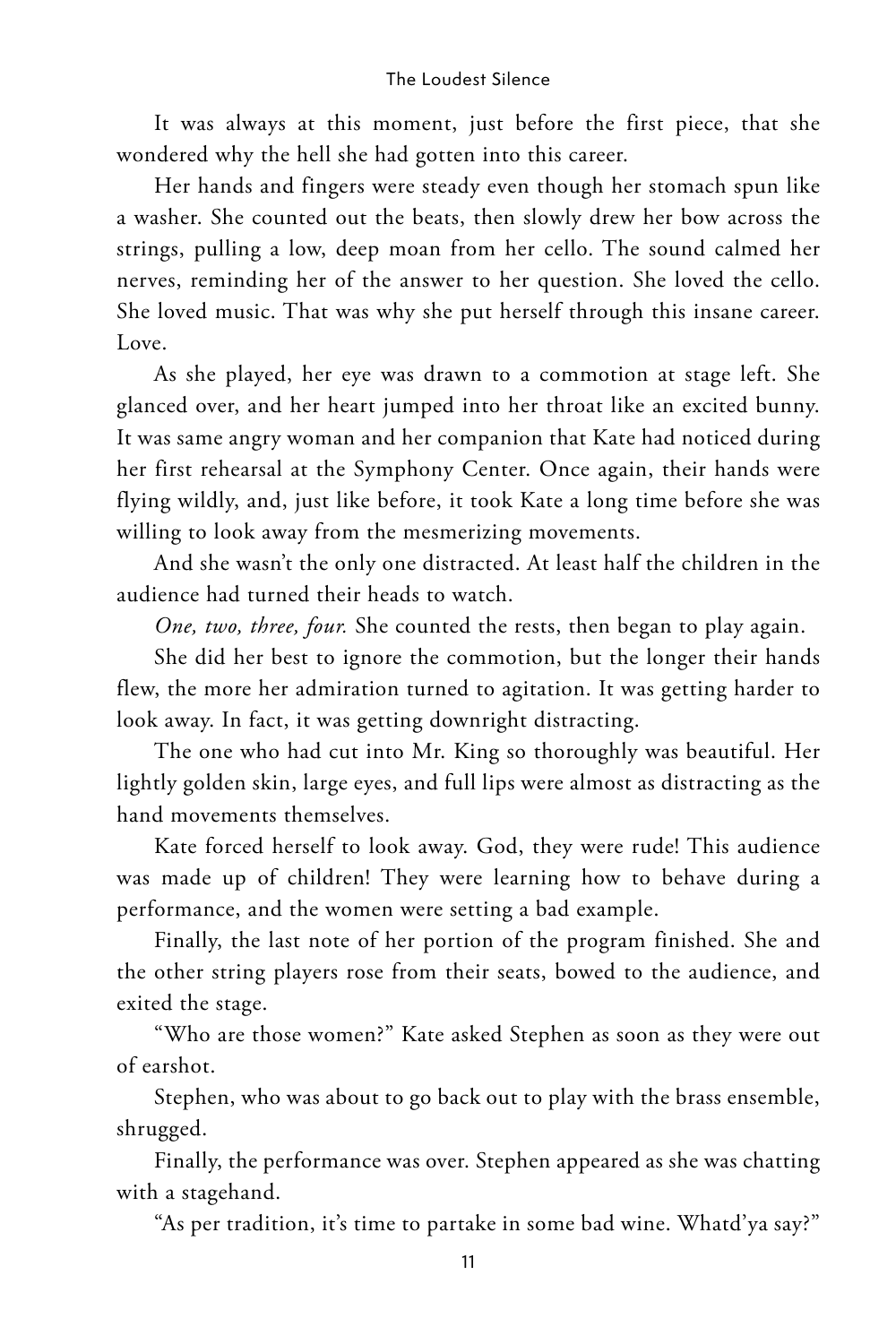Kate turned at Stephen's sudden appearance.

"You all right?"

"What? Yeah, of course. Wine, yeah, okay. Just give me a minute."

She *had* to speak to those two women, tell them how rude they had been. She had to say *something.* If she were in their shoes, she would want to be told.

Jaw set, she started toward them, remembering the look on the face of the woman who had metaphorically crushed King beneath a designer pump. Perhaps she should have been intimidated, but she wasn't; angry people with authority did not bother her as much as they probably should. She worked through her speech, trying to find a way to say the words politely.

She approached the woman, who was now staring intently at her phone screen, unaware of anything around her.

"Excuse me."

The woman did not look up.

Had Kate really just tried to *speak* to a deaf person? Feeling like an utter genius, she lightly touched the woman's hand. The woman looked up and gazed at her intently. Kate blinked, disoriented. She hadn't seen her up close before, so she hadn't noticed the intensity of her eyes or their rich shade of brown. They were surprisingly beautiful despite their remoteness.

Kate realized that she was staring and blinked. Forcing a smile, she opened her mouth to speak, then stopped. Her face heated. She had no idea how to communicate with someone who couldn't hear.

The stranger forced a smile that said she dealt with this kind of ignorance every day. She drew a circle around her mouth with two fingers and stared at Kate's lips, giving the impression that she could lipread.

"Okay." She pointed to herself. Should she enunciate more? Shaping her lips in exaggerated movements, she introduced herself. "Kate."

"Don't do that with your lips."

"Oh." Kate felt her cheeks go warm and her eyes go wide. The woman had *spoken*. Kate hadn't expected that. Though now that she thought about it, hadn't she seen her speak to King? She hoped she had wiped the surprise off her face quickly.

"Vivian Kensington."

"So, um, I'm the new performer with the WCCE and—"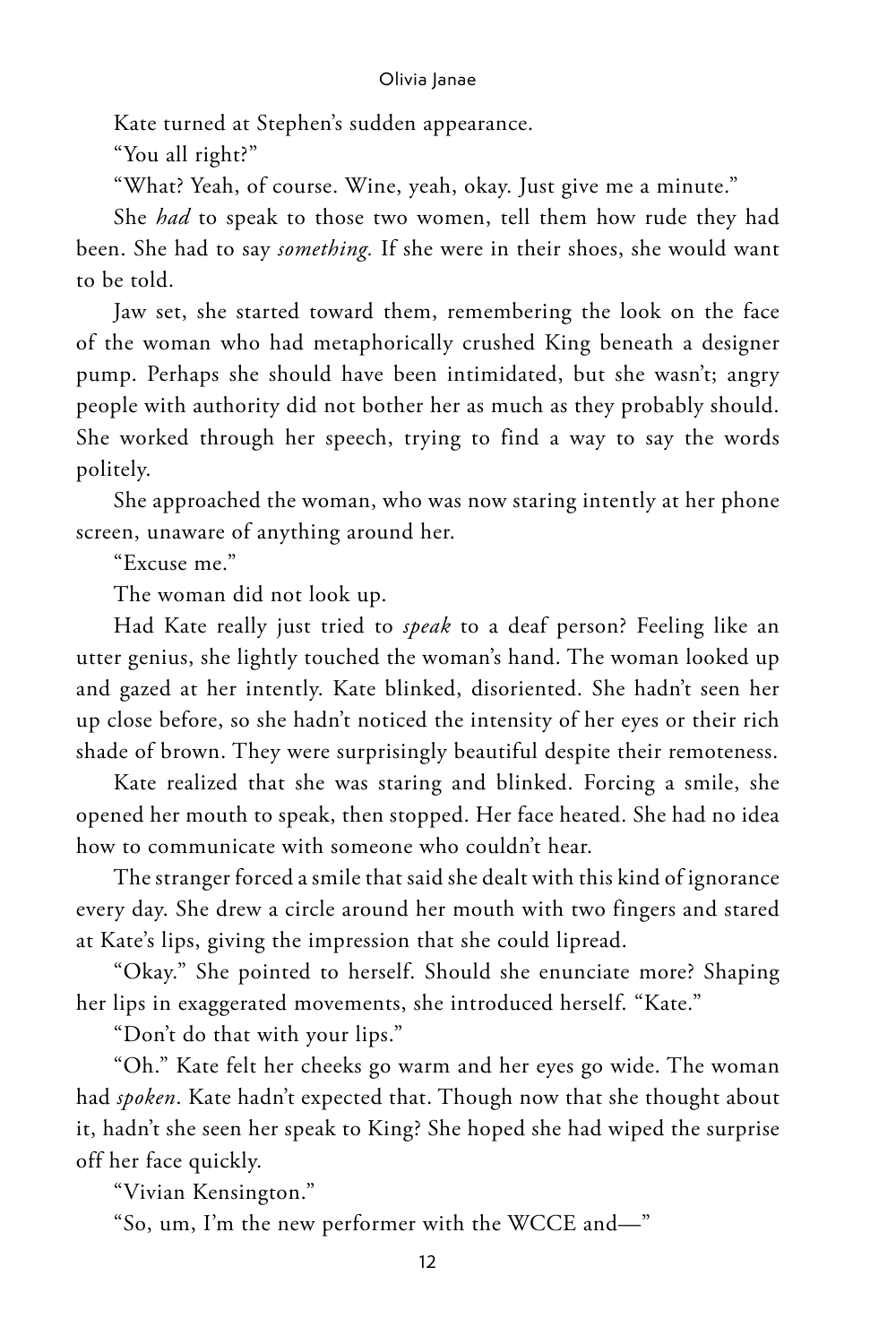Vivian Kensington nodded, cutting Kate off. "Yes, the cellist. Katelyn Flynn. Welcome to the group."

Her voice was a bit unusual. While the pitch was perfectly ordinary, if a little deep, it mostly sounded as if she had a bad head cold and made her tone nasal and constricted. Each word seemed to flow just a bit into the next, but otherwise, she was perfectly understandable.

The way she spoke was intriguing. And the way Vivian Kensington stared at her was disconcerting. Kate felt her heart flutter.

"Is there something I can help you with, Ms. Flynn?"

Kate paused, then frowned as she remembered that she had come over because she was angry. *Damn it!* She shifted, her irritation returning. How was it that Ms. Kensington seemed annoyed with her? She had assumed that Zachary King had transgressed in some way, but maybe this woman was just rude. "Uh, right. I just wanted to say that you were really distracting during the performance."

"Excuse me?" Ms. Kensington's voice was cold and flat, dripping with aristocratic venom through the distortion.

"Sorry. That was kind of blunt. What I meant to say was, you were talking through the entire concert, and it was really distracting." The pressure of the woman's glare made Kate shift her stance. "It wasn't just me. The other players were distracted too. And so were the kids. So I thought…"

A pained look flashed across the woman's face before indignation rose to mask it. Her hands began moving in the alien language, fast and quick.

Kate was about to point out that she had no idea what the hand movements meant when a voice from behind supplied her with the answer. "I'm deaf."

Kate looked around.

The woman's younger companion stood with a drink in her hand. "Hi. Charlie Hseih. I'm Ms. Kensington's interpreter."

Kate returned the smile, but Vivian Kensington was having none of their pleasantries. "Tell this—" She scowled, then paused as if reconsidering her words. "Tell *Ms. Flynn*," Charlie read as the woman's hands flew, "that I am deaf, and sign language is my main means of communication. Oh…" Charlie blushed. "Um—"

"Yeah, I got the gist, Ms. Hseih," Kate said, turning to face the interpreter.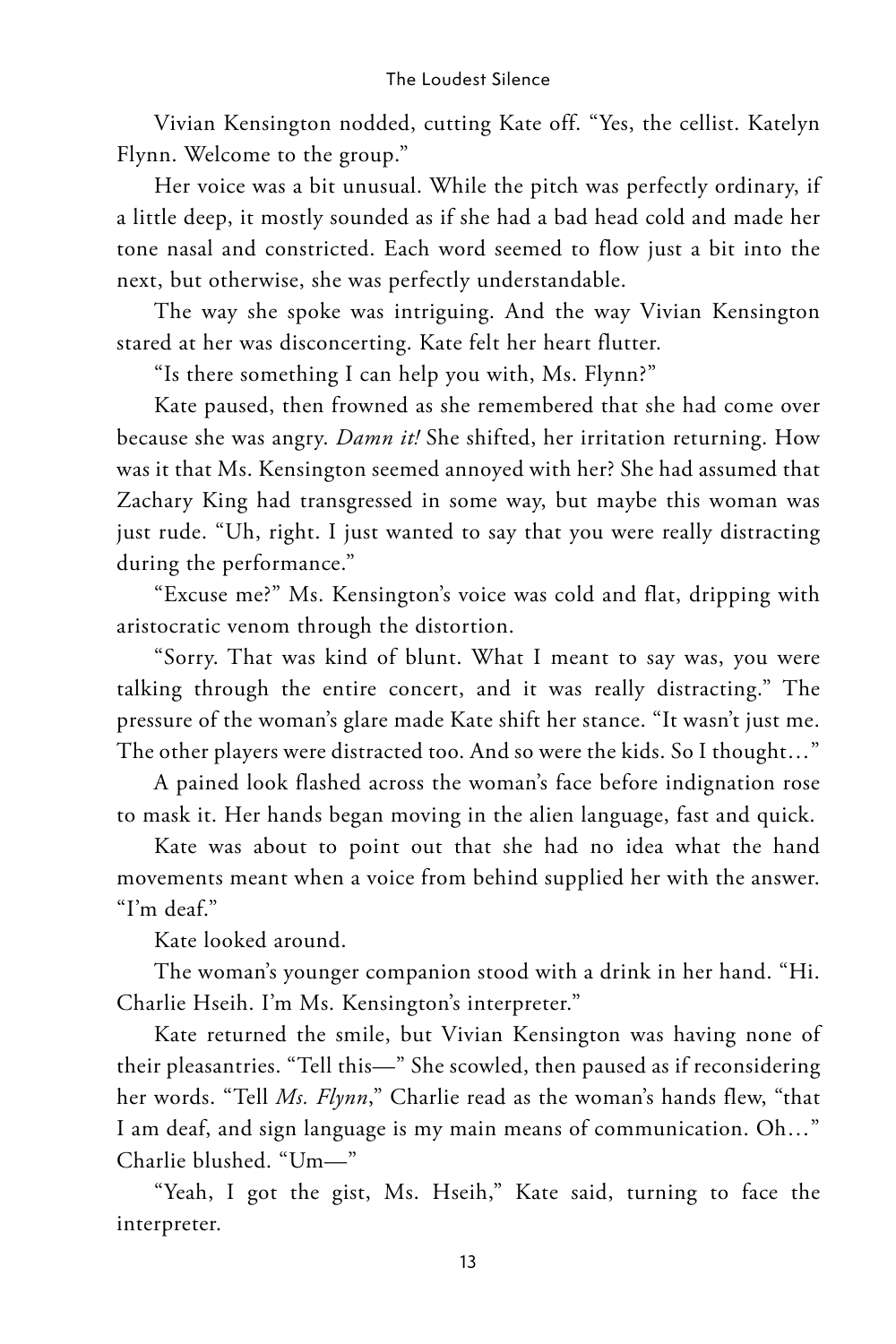"Charlie."

"Charlie. Look, I understand that she's deaf, obviously—"

Charlie opened her mouth to speak, but Vivian snapped her small, manicured fingers in front of Kate's face, drawing her attention back.

"Talk to her," Charlie said. "Pretend I'm not here. Geez, she's really mad. What did you say?"

"I was trying to tell her that, with all due respect, she was drawing attention during the concert." She turned back to Ms. Kensington, refusing to allow her glare to shake her. "Your hands were going during the concert, and it was really distracting to everyone. All of the children were watching you, Ms. Kensington, and not listening to the music."

"And I told you that I am deaf and this is how I communicate!" Charlie read. "What is so hard to understand about that?"

Kate bristled. The woman seemed to be deliberately misconstruing her words. "I get that, but we're here teaching children how to behave in a performance setting, right? So, isn't it rude for *anyone* to talk during a performance, whether it's with their voices or with their hands? I'm just—"

The woman's hands burst into motion so quickly that Kate wasn't sure how Charlie could follow them.

Kate took an involuntary step back as the woman's hands moved, slapping into each other.

"Are we also not meant to teach these children about tolerance and acceptance of those who are different? I apologize"—her face made it clear she was not sorry at all— "if my language was distracting to you, but allowances must be made, just as handicap rails are available on buildings to allow all to enter."

Kate winced. She felt as if she were standing in front of a firing squad. She glanced around.

Yes, people were staring.

"Let us only hope," the woman continued disdainfully, bending a little as her hands bounced sharply, "that people with attitudes such as yours do not spend too much time with these children and that your archaic intolerance will not be passed on to the next generation."

It took Kate a second to recover enough to respond. "Whoa, wait a minute, lady! I wasn't singling you out because you're deaf. I was making a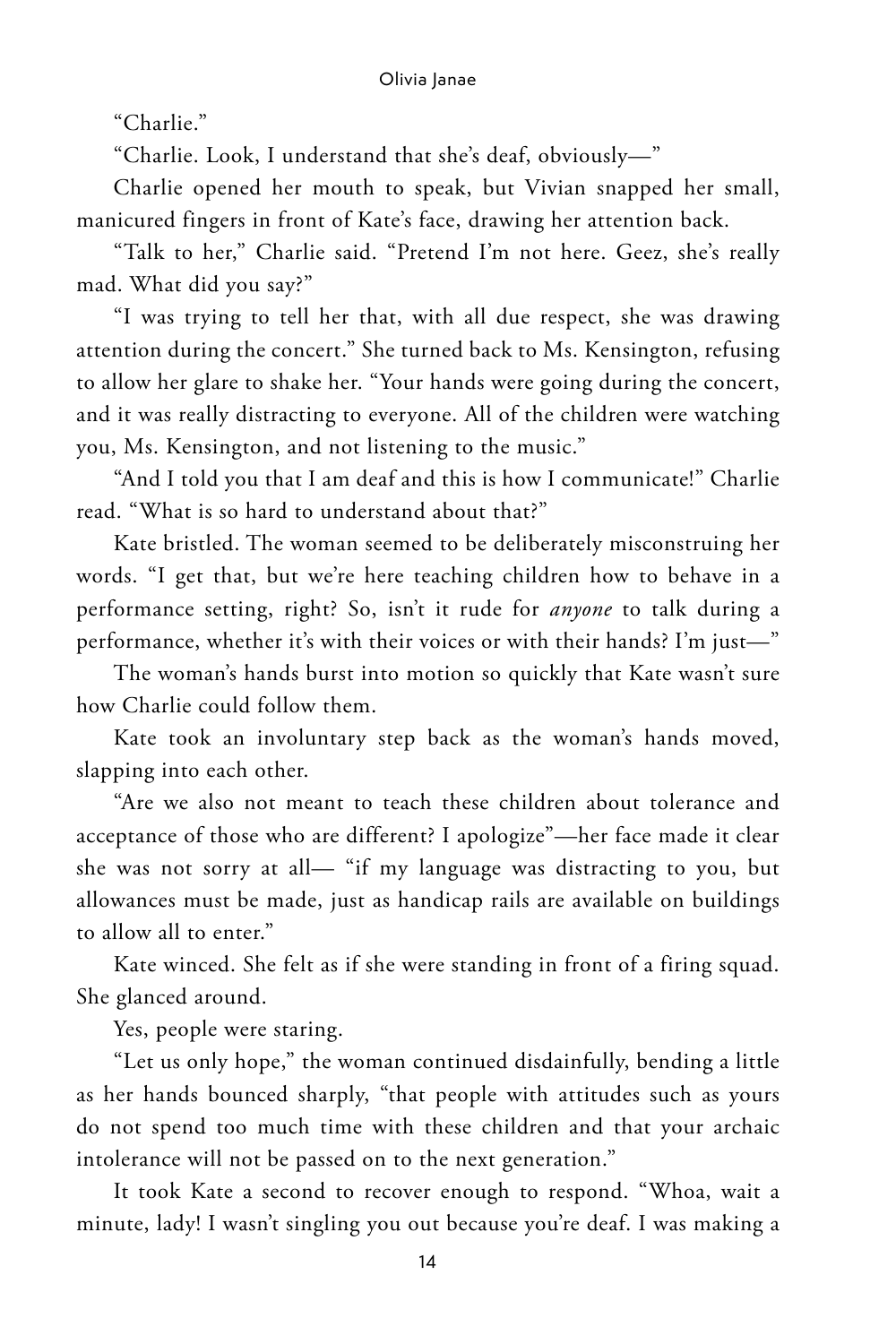comment about *anyone* talking during a performance! I have a son, and I wouldn't want him to think what you were doing was okay, so I—"

The woman pushed past her. Charlie followed.

"Oh, come on! I meant I wouldn't want him to see someone talking during a performance!" she snapped at the back of the woman's head.

*What the hell?*

Why had she automatically accused her of discriminating against her because she was deaf? She most certainly had not said that. Why would she even think it?

She considered chasing after her to make sure the woman knew exactly what she'd meant, but before she could react, Stephen stepped in front of her, a cup of wine in his hand. "So, I'm gonna step in here."

Kate snarled.

"I see you met our resident ice queen."

"What?"

He jerked his head toward the retreating back of Vivian Kensington. "Were you two fighting?"

"Yeah, I guess so. I don't know. She was speaking sign language through the entire performance, and it was really freaking distracting. You didn't notice?" She took a sip of the cheap wine, grimacing at the vinegary taste.

Stephen laughed. "Oh, of course I noticed. No one would have the guts to say something to her, though, so *brava* to that."

"Why? Because she's deaf? Does that mean she gets to be as rude as she likes and it should just be ignored?" She knew her anger was making her act out unprofessionally.

From across the room, Ms. Kensington caught her eye and glared.

"Well, no." Stephen shrugged. "But considering her position…"

Kate grabbed his arm. "Oh God, please don't tell me she's someone I should know."

Stephen clinked his plastic cup against hers. "I'm sorry to say it, but good job, gorgeous. You haven't even been here a week, and you've already pissed off the president of the board."

Kate looked down at her empty cup. "Of course I did."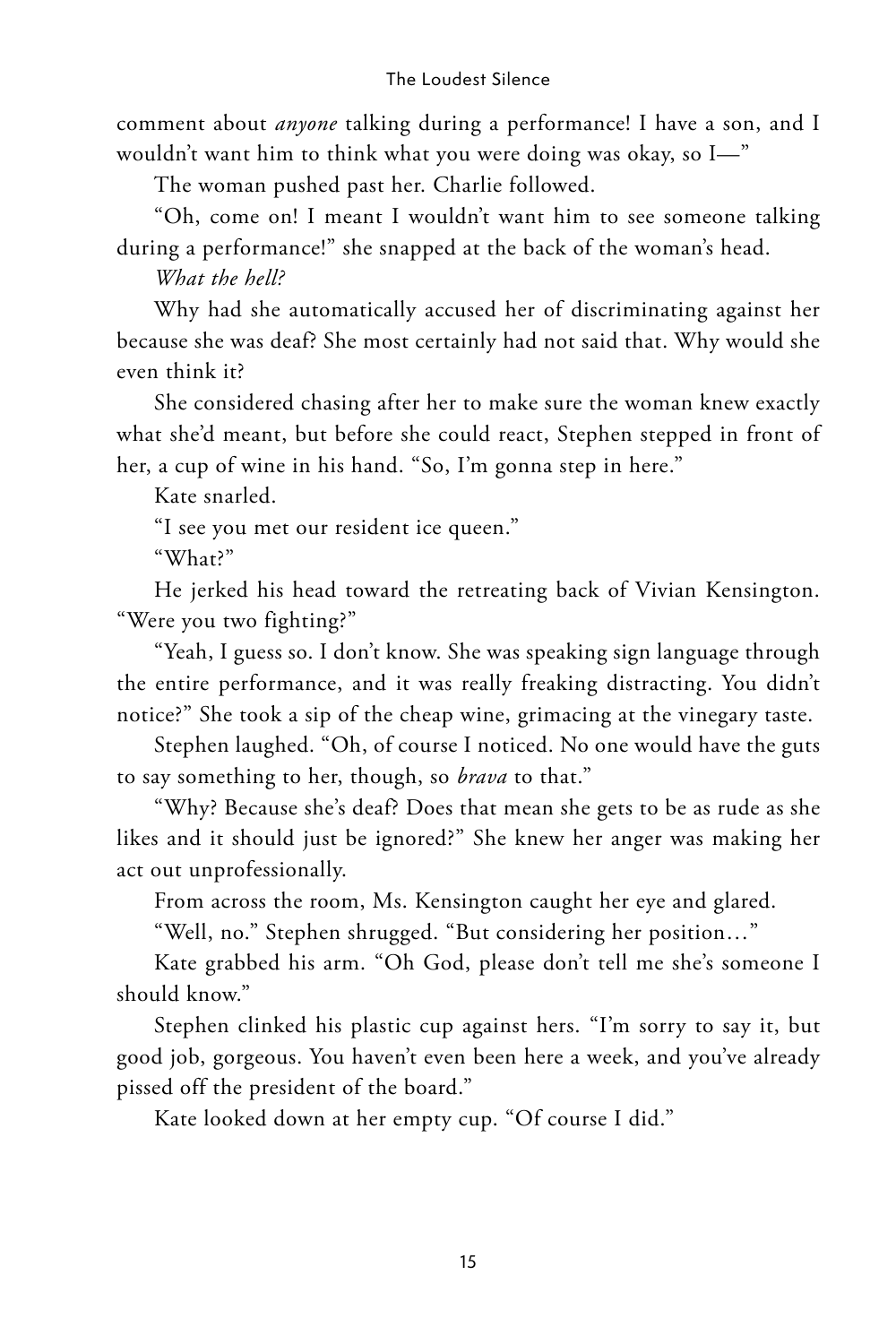### **Chapter 3**

"MAX, HURRY! WE'RE GOING TO be late!" Kate picked up the bag that held her cell phone, sunglasses, and the snack she knew Max would want before they even got to the train. "Max!"

He ripped from his room, his ears sticking out from under his baseball cap. His cheeks spread out in a wide grin, making them look as chubby as a chipmunk's. Slamming into her legs, he nearly knocked her over. "For the music?"

"Yes!" she answered. "Let's go!" She leaned down and kissed his cheek.

He squared his cap on his head and pulled her toward the door. "Let's go! Let's go!"

Kate resisted the urge to laugh at the little twig legs sticking out of his shorts, but he gave her arm another tug, and with a promise to herself to stop for coffee, they were off to the Mommy & Me music day with the WCCE.

The last two weeks had been uneventful. Max had been looking forward to their first social event for days. He genuinely loved music.

The community center where the event was being held was large, and Kate was reminded of a happy period during her childhood. It smelled like Play-Doh, apple juice with a side of graham crackers, and construction paper. And it was *loud.* Children of all ages were yelling, laughing, screaming, all of them excited for the afternoon of noisemaking that they had been promised.

Max wasn't shy, but he also hadn't been exposed to many kids his own age, thanks to their constant moving, something Kate felt a never-ending guilt about. Overwhelmed by all the other children, Max pulled on Kate's arm in a silent demand to be picked up.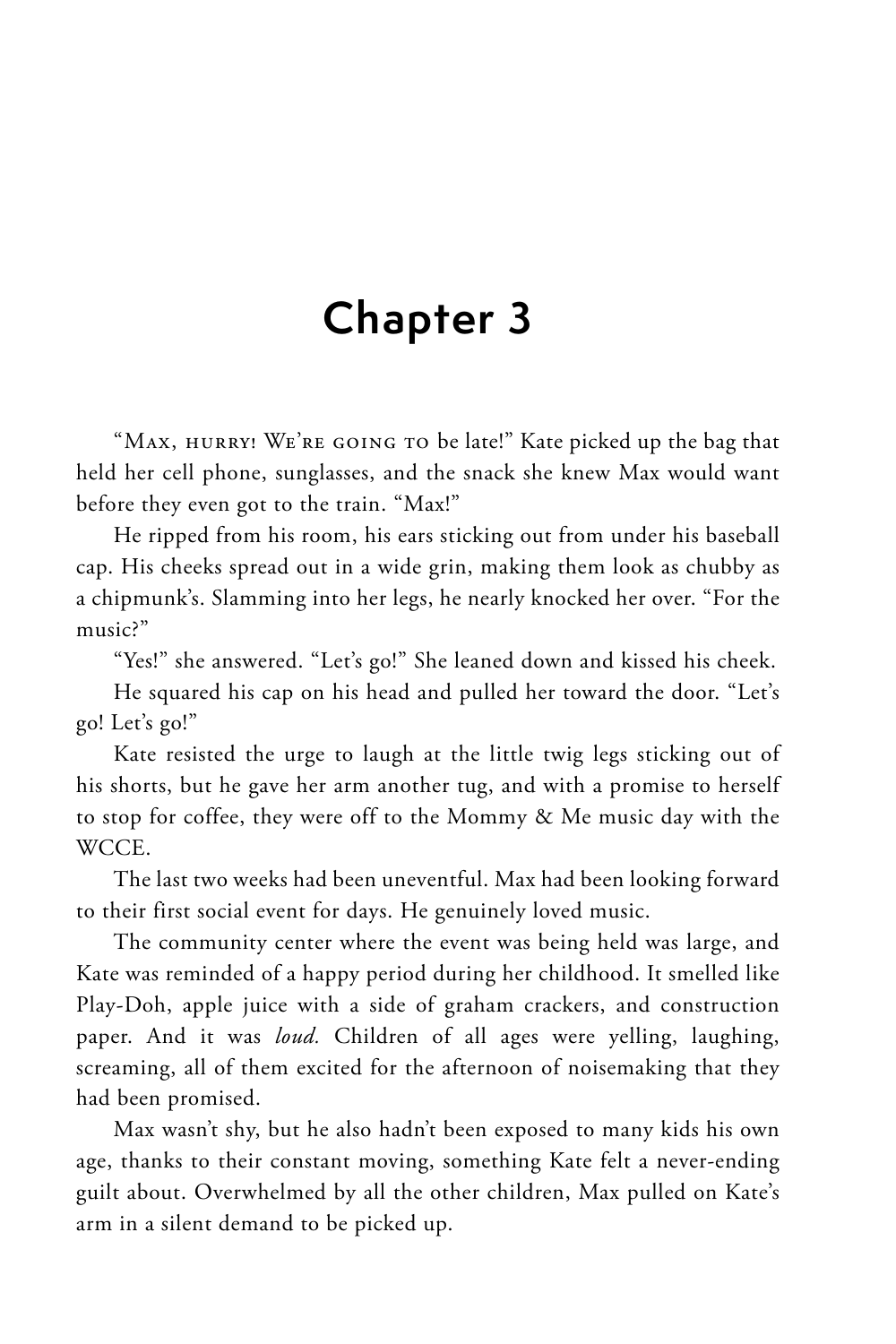"Hey, no need to be afraid, Max," she whispered as he buried his face in her shoulder, hiding in her hair. "Should we find the teacher? Yeah?"

He nodded, his hand twisting as his thumb went to his mouth.

"Hey, kid. We've talked about that, right? Mr. Thumb is too big to go in your mouth anymore. You're a big boy, and you don't need it!"

He removed his thumb, his lip jutting out.

Kate moved quickly, hoping to avoid a breakdown. She looked around for someone in charge.

"Ms. Flynn?"

Kate turned to see a casually dressed Charlie Hseih smiling at her. It was strange to see her out of her professional garb. "Uh, Ms. Hseih! Hi!"

"Charlie. Are you here for the event?"

Charlie shot her an easy smile, as if she were inviting anyone who met her to sit back and talk over coffee or a drink. Maybe it was because she wore a pair of worn Converse. Or maybe it was her asymmetrical bob. Or maybe it was the fact that Charlie was makeup free, giving her a relaxed and friendly air. It was easy to smile back at her.

"Yeah," Kate answered. "Are you here for it too?"

"Oh no!" Charlie laughed, waving her hands. "No, I don't have kids. I'm one of the teachers."

"Oh!" She had assumed that Charlie worked privately for Vivian Kensington, but maybe she actually worked for WCCE.

"Vivian didn't tell me you had kids. Who's this?" Charlie asked, flashing Max a grin.

Max peeked out from under Kate's hair, a finger in his mouth instead of his thumb.

"Just the one. This is my son, Max." Kate bounced him affectionately and gently pulled his finger out of his mouth.

"Hi, Max! Oh my goodness, you're so cute!" Charlie squealed. She tickled his side, making him squirm in delight. "He's so handsome."

Kate thanked her. "So, um, how did they rope you into working this?"

"Actually, uh…" Charlie brought her hands up and began moving them as she spoke. "This is something we run every year. This is kind of *our* annual event."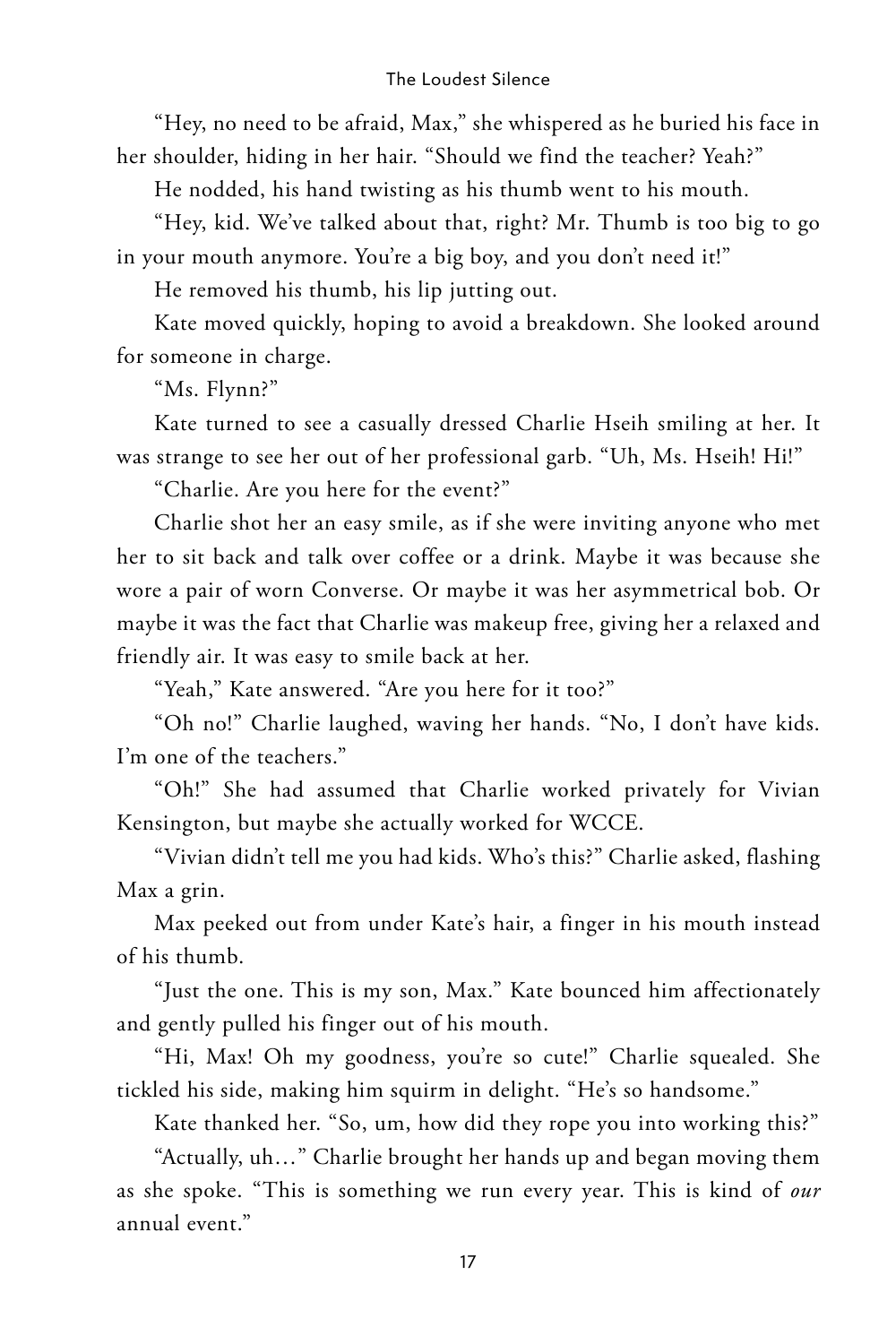Kate looked at the sign language in panic. "No! You're kidding! Shit. Wait, don't tell her I said that." She slapped down Charlie's hands. Then she felt the air on her back getting colder. Or had she imagined that?

Kate turned to find herself face-to-face with the ice queen. *Oh crap.*

She had dreaded meeting her again. Part of her was convinced that she was going to be fired for having insulted the board president. She hadn't meant to do that. She shouldn't have approached her in the first place. She blamed first-day performance jitters. She told herself it was because she had wanted to make her aware of how distracting she had been, but now, weeks later, she admitted that she had been offended by their rudeness. She hadn't exactly overreacted, but she also hadn't *not* overreacted.

She needed to apologize.

Kate opened her mouth, but the only thing that came out was an awkward "Ah…"

"It's true," Ms. Kensington said with a voice as tight as Kate's back muscles. "We both have a strong passion for children as well as a desire for community outreach." She nodded slightly at Kate and began signing as Charlie translated. "Ms. Flynn, it's very nice to see you." Her words were polite, but her eyes were cold, her chin sharply jutted, her lips a thin line. "Have you signed in yet?"

"Not yet." Kate flinched as the sign-in clipboard was slapped into her hands. Okay, she probably deserved that. She filled it out quickly and handed it to Charlie.

Ms. Kensington looked away from Kate and turned her attention to Max. "And this must be Maxwell." She addressed him in her slightly distorted voice.

"Um, yeah." Kate hooked her thumbs into her back pockets and wondered how the hell this woman knew the name of her son. His *full*  name.

Ms. Kensington beamed at him but didn't touch him—something Kate appreciated since most people felt compelled to tousle his hair or pinch his cheek. Instead, she leaned over slightly so that she was level with his face.

At the attention of a new person, he buried himself in Kate's hair.

Ms. Kensington smiled brightly, causing a dimple to appear. "Hi, Max. I'm Vivian."

He peeked out. "Your voice is funny. Are you sick?" He reached out to touch her throat.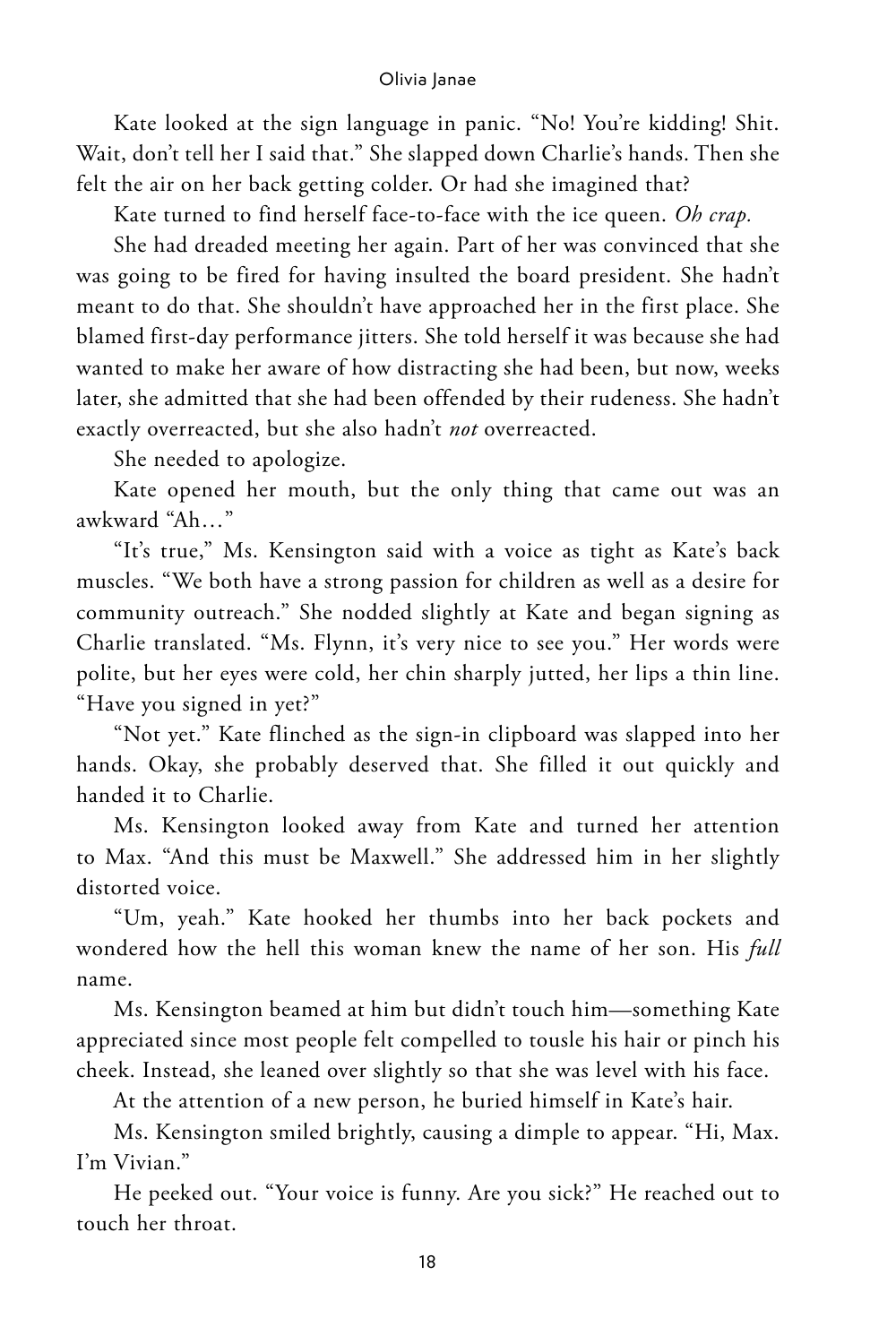Kate felt her face flush. Great. Now Ms. Kensington was going to think that both she *and* her son were jerks.

But to Kate's surprise, Ms. Kensington smiled warmly, staying at his eye level. "No, I'm not sick. My voice sounds different because I'm deaf. Do you know what that means?"

He shook his head and struggled to get down. Kate set him on the ground.

Ms. Kensington kneeled in front of him, not seeming to mind that he stared at her in rapt attention.

"What's death?"

Charlie snorted. Ms. Kensington glanced at her, then laughed too. "No, little prince, *deaf*, not *death.* It means that I can't hear."

"Nothing?" he asked, his eyes wide.

"Nope. Nothing. My ears don't work like yours do." She tugged gently on his earlobe.

Perplexed, Max reached up.

Ms. Kensington leaned in closer, allowing him to look into her ear.

"Max…" Kate didn't know what he had in mind, but she knew her son and—

Max leaned in and screamed as loudly as he could right into Ms. Kensington's ear.

Everyone in the room froze. Everyone except Ms. Kensington.

"Oh my God, Max!" Kate snatched him away and held him against her legs. She was screwed with this woman. There was no hope for an apology. She should just give up now and pick up the want ads on the way home. If she was lucky, she could find a night shift at a McDonald's on the South Side.

Then Ms. Kensington laughed. To Kate's utter bafflement, she *laughed.* "Nope, nothing."

"Wow!" Max had the same look on his face as when they had built and set off bottle rockets. "What are you doing with your hands?" He held one tightly to study it, as if willing it to reveal its magic.

"It's called sign language. That's how Deaf people like me speak. We sign. See?" She signed a few words and Charlie interpreted. "It's nice to meet you, Max. I like your hat."

Max asked several more questions before he fell silent, seemingly satisfied.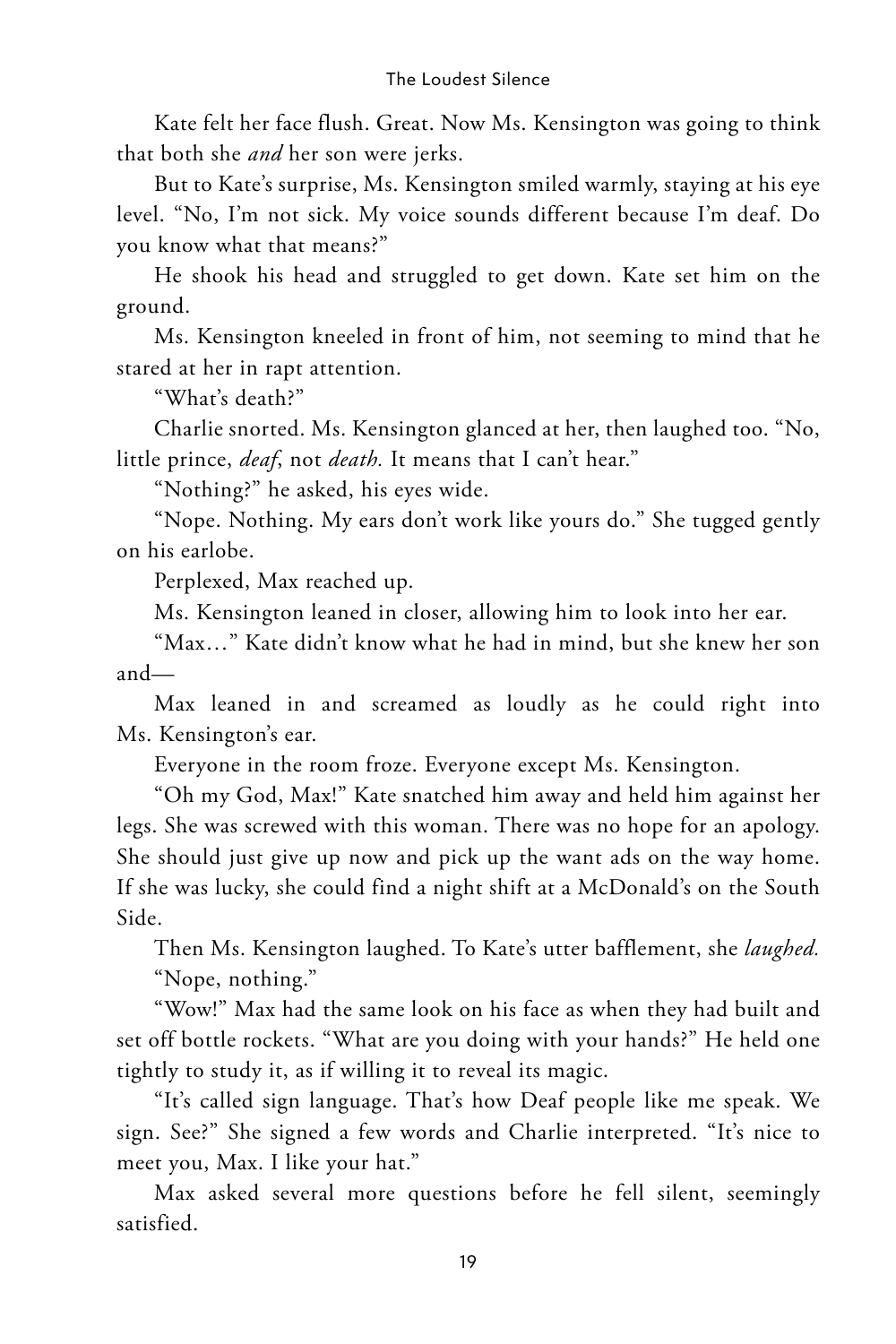Kate had watched the entire interaction in slight horror, unsure if it would be worse to stop his questioning or allow him to continue.

Finally, Ms. Kensington spoke again. "Have you met the other children yet?"

Max shook his head, and when Vivian offered her hand, he took it.

Vivian looked up at Kate, the warmth melting from her eyes.

Kate tried to look as apologetic as possible.

"It's all right." Ms. Kensington spoke before Kate could open her mouth. "Children always have questions, and I don't mind them. Thankfully, children do not have the same prejudices as their parents. *Children* can still learn better."

Kate's mouth fell open. She turned to Charlie as the ice queen took her child across the room.

Charlie whistled and said something in Chinese, her eyebrows high.

"I didn't mean it like that!" Kate wailed.

"Tell her that, then. Make it up to her," Charlie told her. "Take her to dinner and apologize or something."

Kate swallowed and nodded back. It made sense, yet her stomach twisted with nerves at the thought. It didn't matter. She was going to do it anyway.

\* \* \*

Every time Kate began to have fun playing with the kids, every time she began to let her hair down, Ms. Kensington would catch her eye, burning her with her stare, her nose wrinkled as if she smelled something bad. Then Kate's enjoyment would dissipate in angry humiliation. It was as though the sight of Kate disgusted the woman.

This was so bad. She had to get this behind her and say something before she left today. She knew better than to think that an apology would make it better; clearly Ms. Kensington hated her. Maybe if she apologized, though, she could move on and feel less guilty.

At the end of rehearsal, she turned to where Max was playing with his new friends. She felt Ms. Kensington's eyes on her back—or maybe her mind was playing games with her. Either way, the sensation was like nails on a chalkboard.

Max was bouncing uncontrollably as the class wound down. At least he had enjoyed himself.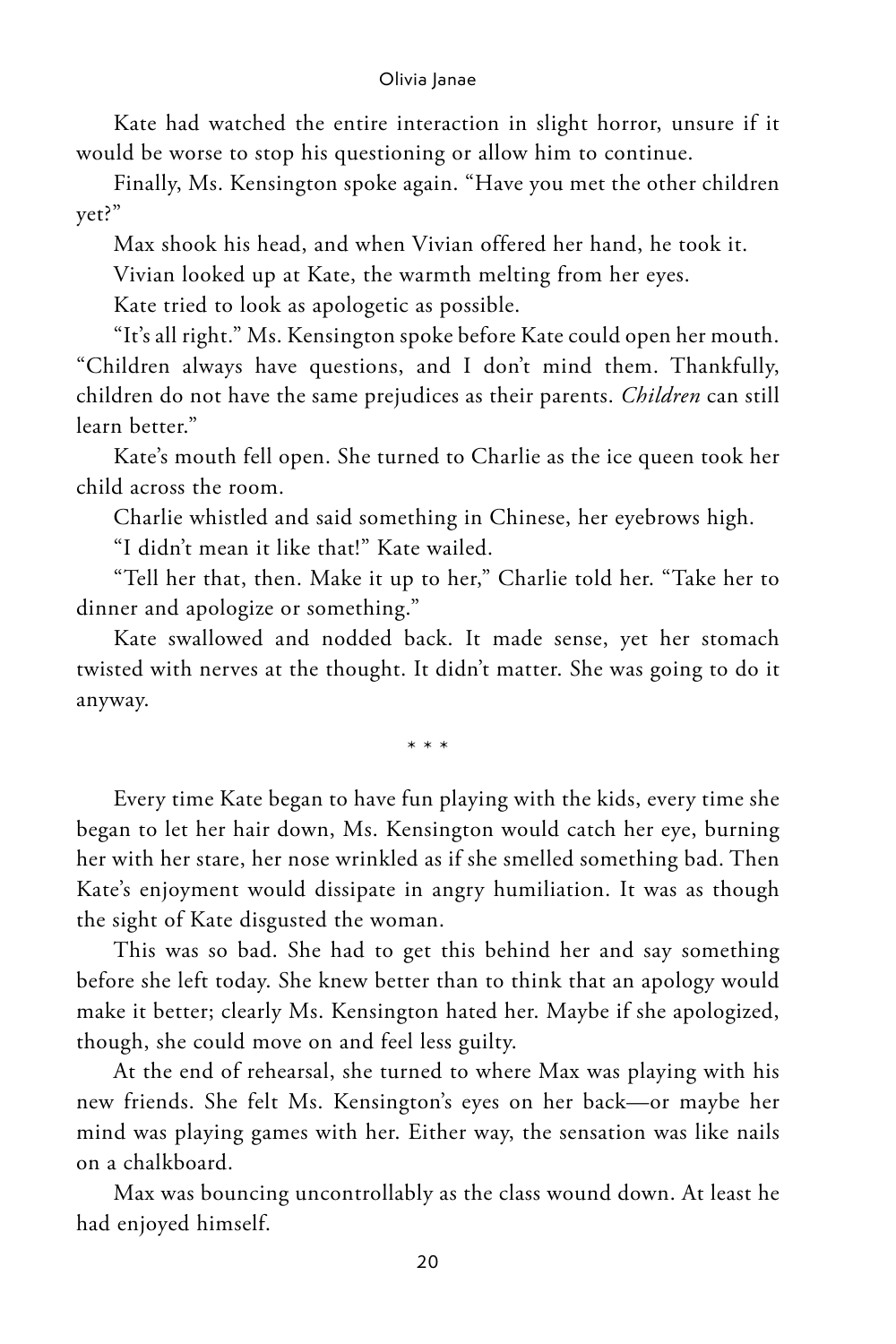#### The Loudest Silence

Across the room, Kate looked again at the perfectly presented woman. Part of her intimidation, Kate decided, was how pretty she was. On top of that, the tailored slacks, tight black blouse, and tall heels gave her a too-put-together professional air that told anyone who dressed casually that they needed to stay ten feet away.

As if she knew Kate was thinking about her, Ms. Kensington glanced at her, looked away, then glanced at her again. She all but rolled her eyes before she looked away the second time.

It was now or never.

"Do we hafta go?" Max whined.

"It's over, kid. That means it's time to go home."

"Don't wanna."

"Max, sit right here for a minute, okay? Stay put. I mean it." She eyed him. He could be a loose cannon when he wanted to be. "So, what are you doing?" she confirmed.

He sat down with a sigh, swinging his dangling legs. "Not getting up." "Good job, buddy."

Kate approached the woman from behind and tapped her shoulder. Ms. Kensington jumped and turned, a scowl on her face.

"So," Kate said, "can I help clean up?"

Ms. Kensington's mouth popped open, appearing ready to say something, but instead she flattened her hand on her stomach and rubbed it as if it pained her. With her face hard, she pointed to the toy instruments and a large plastic bin.

"Right." Kate placed them into the bin and pushed it into the corner with other bins. Ms. Kensington watched the entire time.

When Kate had finished, she returned to face her nemesis. "Anything else?"

Ms. Kensington shook her head and moved to turn away, but Kate caught her arm.

"Look, I want to apologize."

Ms. Kensington looked down at Kate's hand, then back up to meet her eyes with a scathing glare.

Kate dropped her hand and opened her mouth.

Before she could speak, Ms. Kensington held up a single finger, spun on her heel, and walked purposefully away.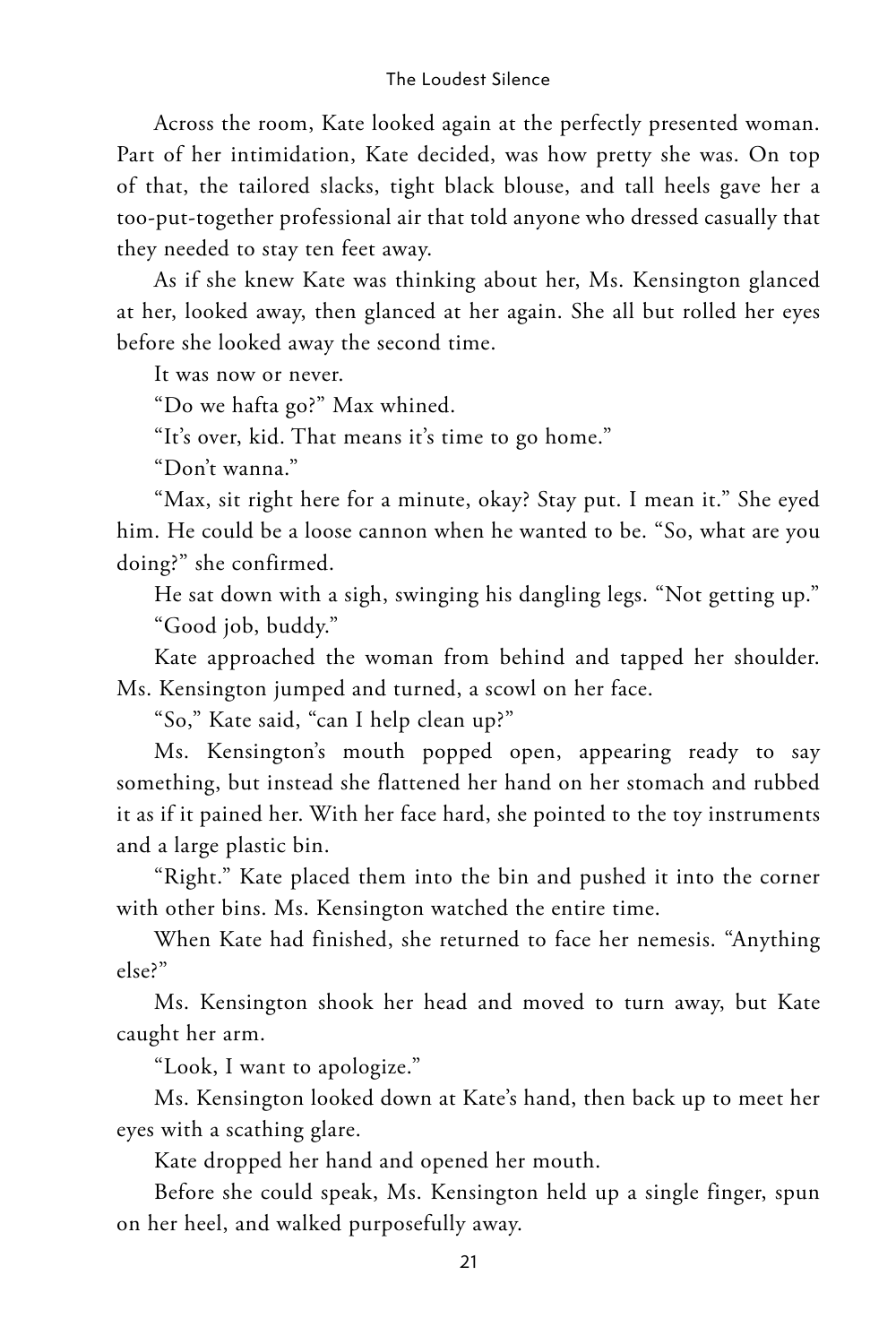Kate stared after her, flabbergasted. "What kind of an adult holds a grudge like this?" she shouted at the back of Ms. Kensington's head, her arms flailing. But of course Ms. Kensington neither saw nor heard her.

"Stomp on the floor!"

"What?" Kate swung around to see Charlie standing next to Max.

"Stomp on the floor! That's how you get a Deaf person's attention. She'll feel it through the wood."

Kate stomped twice on the floor, hard, and the retreating woman spun around as if she had been tapped on the shoulder. She walked back to face Kate, who quickly spoke before Ms. Kensington could leave again. "Give me two minutes. Please!"

Ms. Kensington folded her arms across her chest and lifted a single eyebrow.

"I'm sorry. I didn't mean what I said at the community center to sound the way it did. I didn't mean to insult you."

"What did you mean, then?" Ms. Kensington asked in her distorted voice.

"All I meant was that I thought we were trying to teach the children that all talking, all *communication*, whether with our mouths or our hands, can be distracting to the performers. I was talking about respecting the players and the music." Kate began to gesticulate wildly. "It wasn't about you being deaf. I'm not some evil person who's against Deaf people!"

Ms. Kensington's dark eyes narrowed, and Kate stuffed her hands into her back pockets. This wasn't working at all. Charlie's suggestion popped into her mind, and her teeth ground.

"Look, Ms. Kensington. Let me do *something* to apologize." Then, as if the words had a life of their own, she added, "Let me take you out to dinner."

Ms. Kensington continued to stare but still said nothing.

"Oh, come on, I'm not that terrible! This is silly."

"Dinner?"

Kate gulped. "Yes."

Ms. Kensington's face didn't relax as she considered. Then she dipped her head. "Next Friday."

"It's a date."

Ms. Kensington's eyes narrowed again. "Dinner."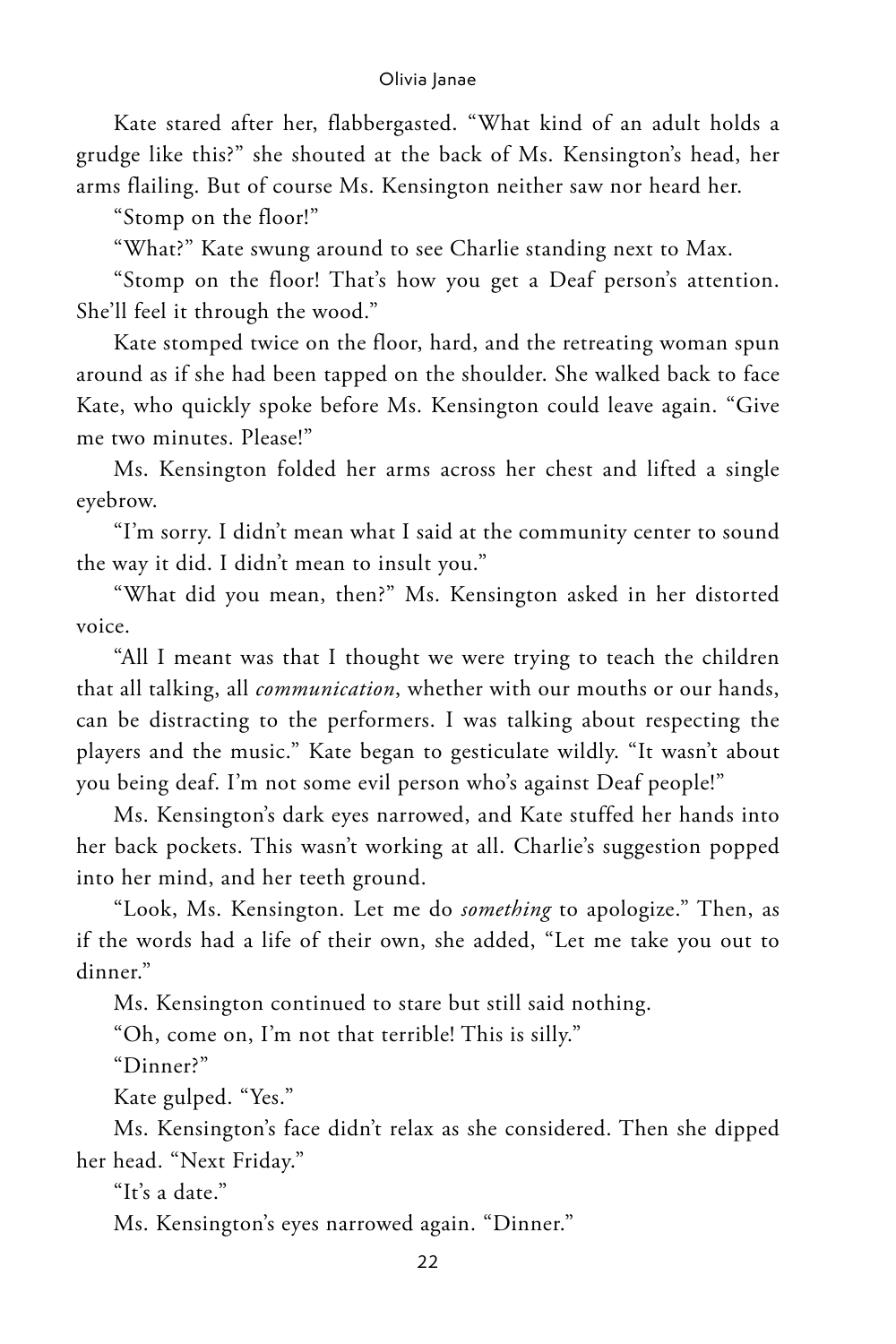#### The Loudest Silence

Kate coughed, her mouth suddenly dry. She hadn't meant… She didn't want… "No, no, I meant… No, I didn't mean…"

"Friday," Ms. Kensington said again. Then she turned and walked away.

\* \* \*

Subject: Meeting Time To: kflynn88@wcce.org From: vkensington@wcce.org

Good afternoon.

I would like to settle on a time and place to meet Friday night. I am free any time after 7 pm.

Cordially, Vivian Kensington *President, Board of Directors* The J.C. Kensington Foundation Windy City Chamber Ensemble 2381 South Michigan, Chicago, IL 60604 312-783-4230, ext. 825 | 312-733-7330 (fax) | www.JC-Kensington.org

\* \* \*

Subject: Meeting Time To: vkensington@wcce.org From: kflynn88@wcce.org

Ms. Kensington:

Do you have any suggestions about where to go, since you live here?

K

\* \* \*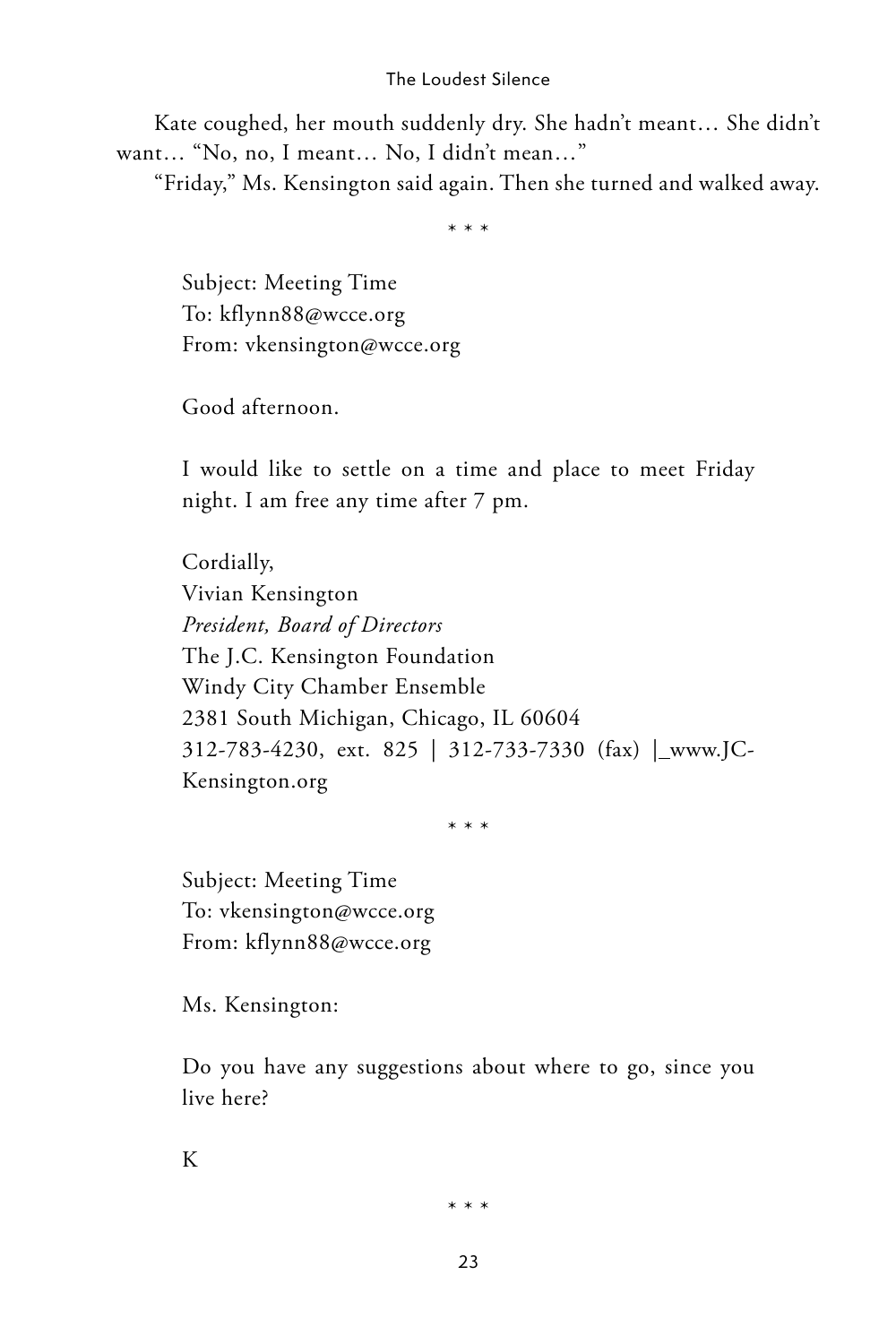Subject: Re: Meeting Time To: kflynn88@wcce.org From: vkensington@wcce.org

I suggest, Ms. Flynn, that you know the details of an engagement before you present it.

Cordially, Vivian Kensington

\* \* \*

Subject: Re: Meeting Time To: vkensington@wcce.org From: kflynn88@wcce.org

Let's say 8 pm.

K

\* \* \*

Subject: Re: Meeting Time To: kflynn88@wcce.org From: vkensington@wcce.org

And where, exactly, shall we meet?

Cordially, Vivian Kensington

\* \* \*

Subject: Re: Meeting Time To: vkensington@wcce.org From: kflynn88@wcce.org

I'll let you know.

K

\* \* \*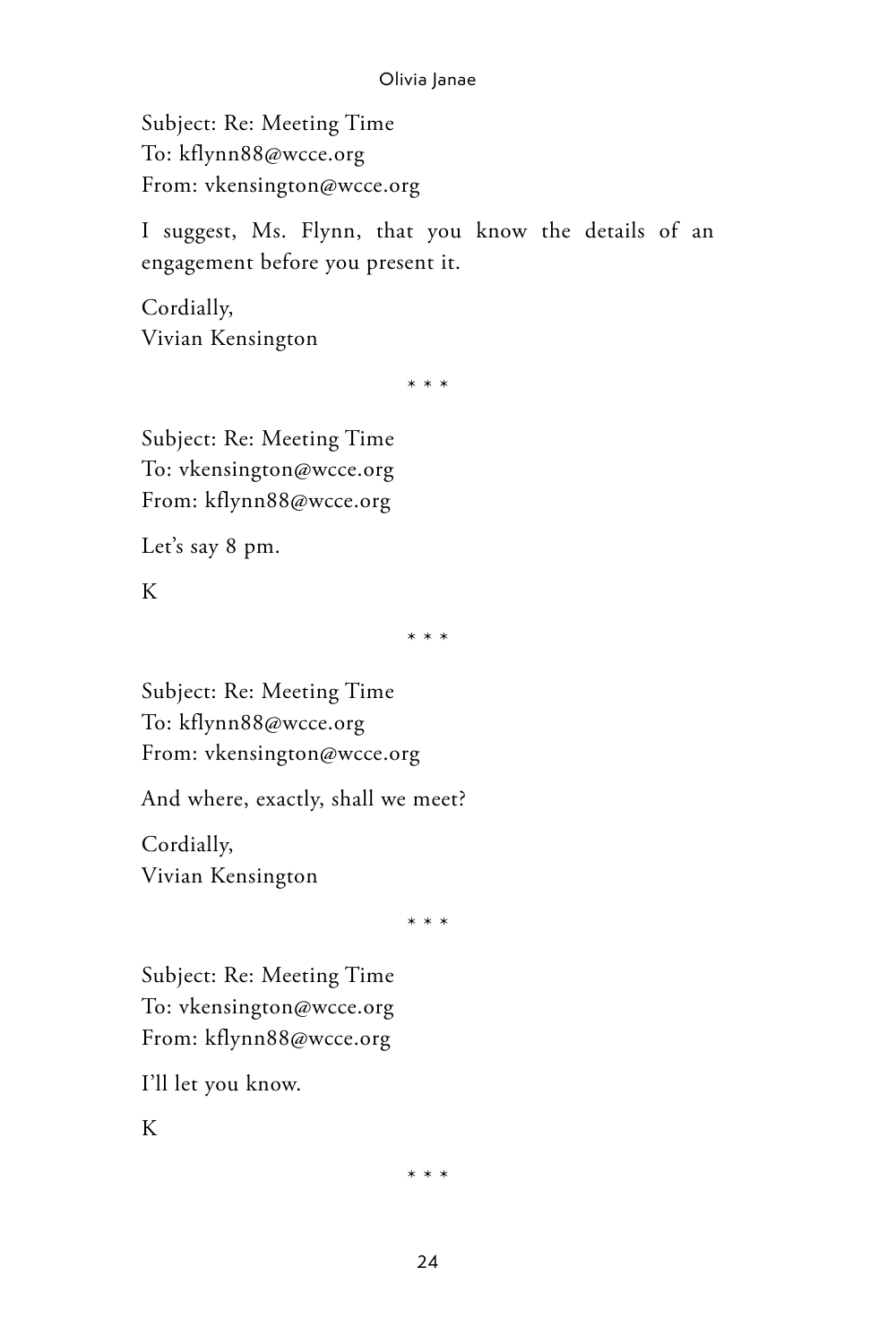Kate stood in front of the mirror, smoothing her dress. She kept checking her makeup, her hair, and her teeth as though constant inspection would make it better. She couldn't imagine what this evening was going to be like. She had never eaten a meal with someone who hated her so openly.

Her stomach was fluttering, but not with eager anticipation.

They had decided to meet at a small trendy restaurant that Stephen had suggested, and Kate wasn't going to be late.

She checked her outfit again. Her sleeveless silhouette cocktail dress showed off her arms and legs yet was long enough for decency. The plain black hinted at professionalism.

Finally satisfied that she looked as good as she was going to get, she kissed Max and headed to the door, then paused.

What if Charlie wasn't there? She didn't want—for lack of a better expression—a third wheel. If she had to grovel, she would rather do it with fewer eyes on her. But oh God, what if she *didn't* bring her? How could she fully apologize without an interpreter?

She had spent the previous evening watching sign language videos. She tried to learn a few basics but had given up when she discovered that some signs had gone out of fashion or had been updated over the years. Plus there was ASL, English, cued speech, and something mysteriously called "home sign." How did she know which one to use? Wikipedia had said that most Deaf people spoke American Sign Language, but what if Ms. Kensington didn't? Would she laugh at her if Kate used a 1970s version of a sign? What if she offended her again by using the wrong sign?

*Oh God.*

She grabbed a small notepad from the counter and shoved it in her bag before starting into the city.

\* \* \*

Friday night in the Loop, aka downtown, was filled with people making their way to and from functions in every state of dress, from tuxedos to nothing but a tie and black boxer briefs. Kate's black stilettos clacked in time with the pulsing energy of the city around her.

She arrived at the restaurant early and quickly glanced around. When she didn't spot Ms. Kensington, she stepped forward to the hostess station.

"Name?" The young girl barely looked at her.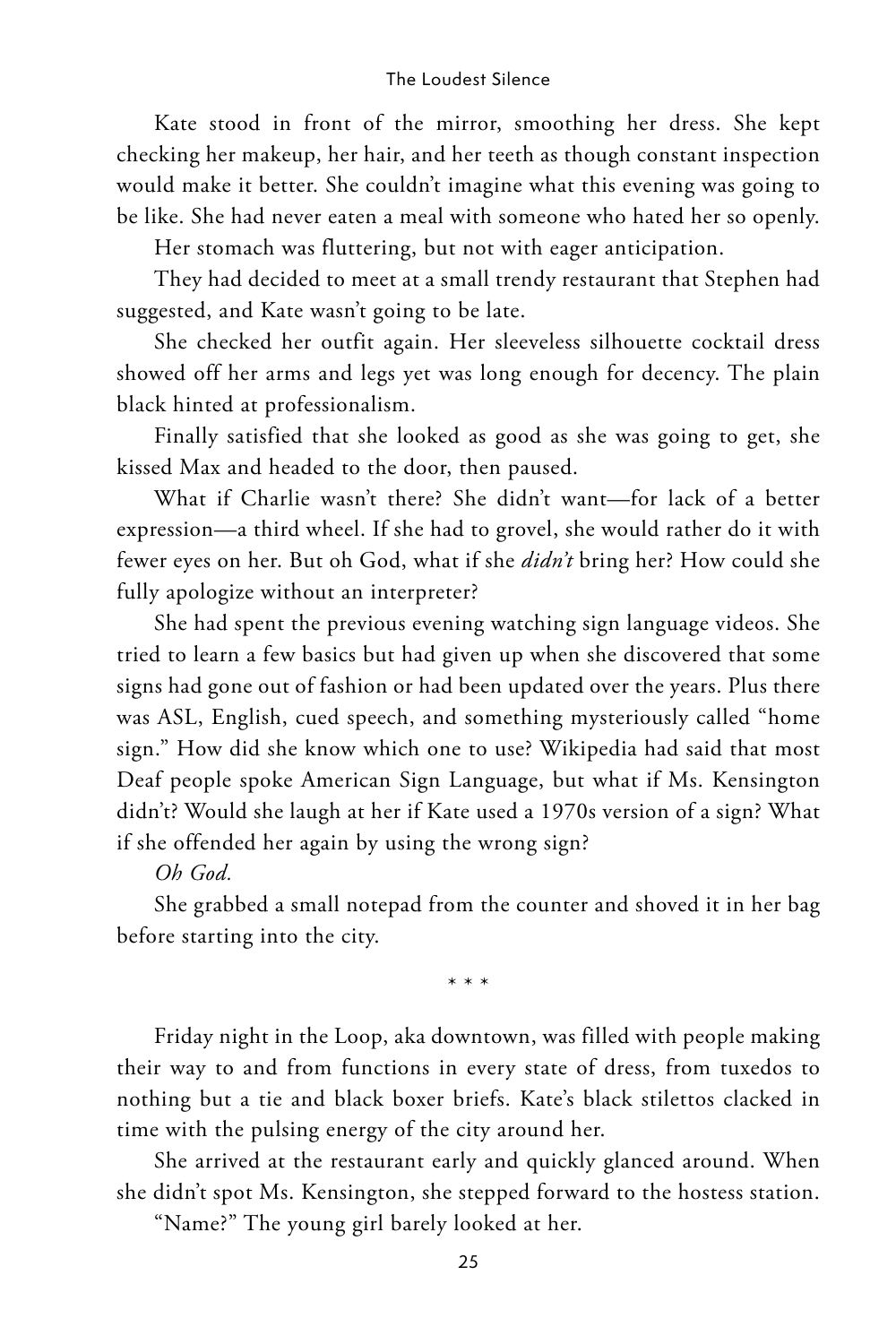"Flynn," Kate croaked and cleared her throat.

The girl checked the book. "It looks like your party isn't here yet, and your table won't be ready for another thirty minutes. Would you like to wait here or in the bar?"

"Bar," Kate answered quickly.

The bar was bright with lots of fluorescent lights. Red and deep purple uplighting highlighted the huge oval counter space.

The raven-haired bartender approached her with a slightly flirtatious eye and smiled expectantly.

"Give me a Jameson up, please."

"Liquid courage?" the bartender asked.

"Yup." Kate chuckled. "Something like that."

What if Ms. Kensington didn't show? Would that be a good thing or a bad thing?

*Maybe that would be better because then we can just keep glaring silently at each other. At least rehearsals wouldn't be torture.*

A warm hand touched her arm.

"I'm sorry I'm late."

Kate turned to find a very different-looking woman than she had thus far seen.

Ms. Kensington waved for the bartender and ordered a glass of wine. She stood beside Kate, looking down at her. "And what is it that you're staring at, exactly?"

"You're smiling." Immediately Kate looked away. That had been so notat-all smooth.

She rolled her eyes. "It may surprise you, Ms. Flynn, but I *am* known to do that every now and then."

Kate looked down at her drink. So they were still in this icy place where Kate was afraid to take a step.

"Was there something else?" Ms. Kensington asked.

Kate glanced up, squaring her shoulders. "No, nothing. You, uh, you look nice." She was about to begin a long mental list of remarks about how stupid that had been to say when Ms. Kensington nodded.

"As do you."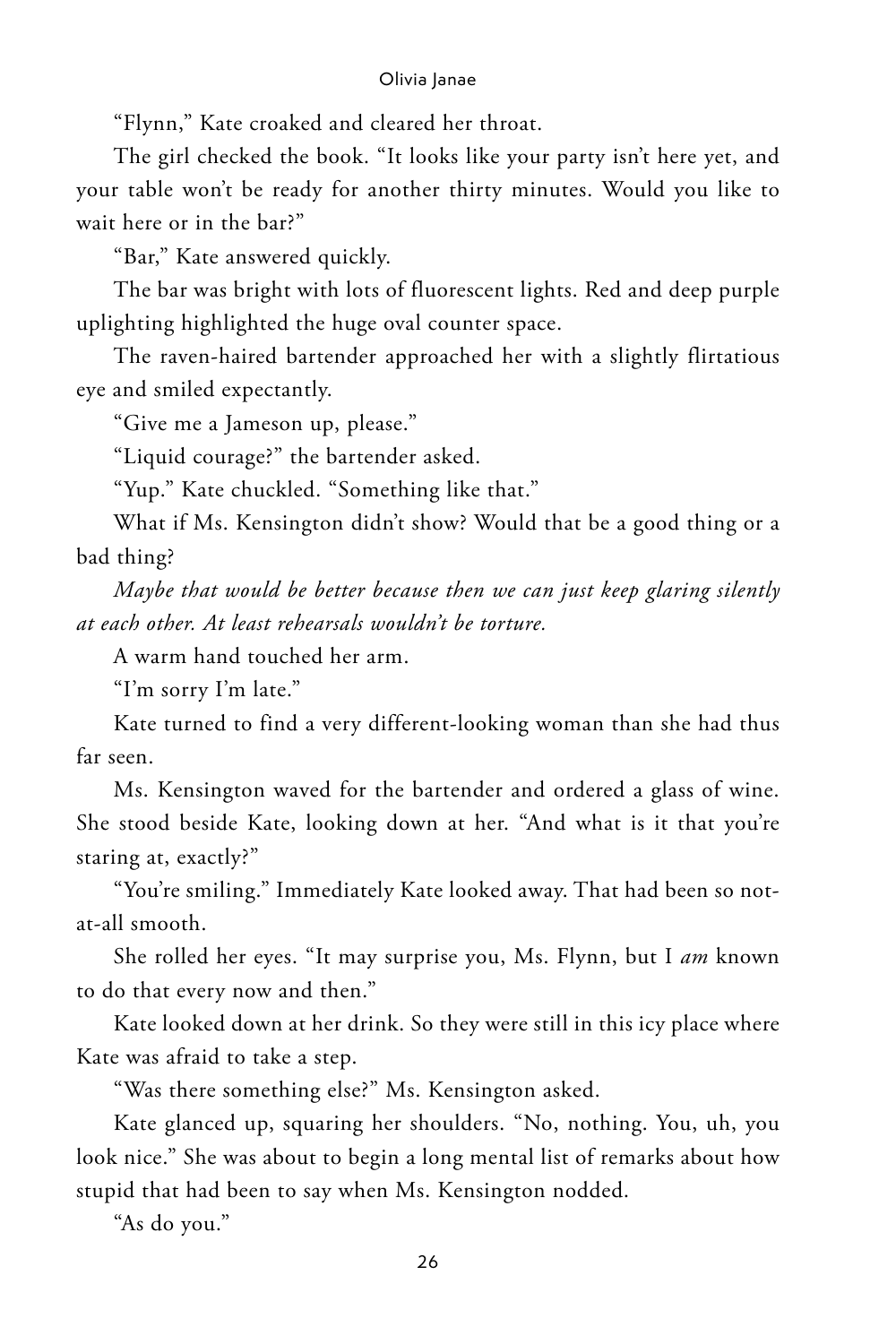#### The Loudest Silence

Kate shivered at the still-frosty tone. "No Charlie?" she asked. Her heart was pounding in her chest again, and while she knew Ms. Kensington couldn't hear it, she wondered if maybe she could read it on her face.

"I gave her the night off."

" $Oh$ "

A minute or so passed in uncomfortable silence. Finally, Kate said, "They said the wait would probably be about thirty minutes."

Ms. Kensington frowned. "Why are you yelling? I can't hear you any better if you yell, Ms. Flynn."

Kate groaned and hung her head. She *had* been yelling. "There's a band playing."

"And this equates to you yelling because…?"

"Right. Because you won't hear me any better even if I yell over the noise. Sorry, Ms. Kensington."

"Just for this evening, let's drop the formalities. Vivian. Please. And it's easier for me to read your lips if you speak normally. When you yell, or overenunciate, your mouth moves differently."

Kate considered that information.

Vivian tilted her head, studying her. "What does that look mean? You're quite expressive, you know."

Kate glanced around, unsure of how to move forward, then blurted out, "I know that you think I'm the enemy, but I just want to make this as easy on you as possible."

"Then speak *normally*, Kate."

Kate nodded. "Okay, then."

They studied each another. The pressure to engage in small talk was making it hard for Kate to breathe.

"So the children were watching me, were they?"

Kate leaned back, relieved. "Yeah, they were."

Vivian's eyes flashed.

"You're still upset."

"Not as much as I was." Vivian sipped her wine. "You don't seem to understand. So many people don't realize that the words they say matter to someone like me. The power of words is so often underestimated. I know you meant well, but the way you spoke was less than kind. It was ableist at the very best. Children learn even when we don't think they're listening. I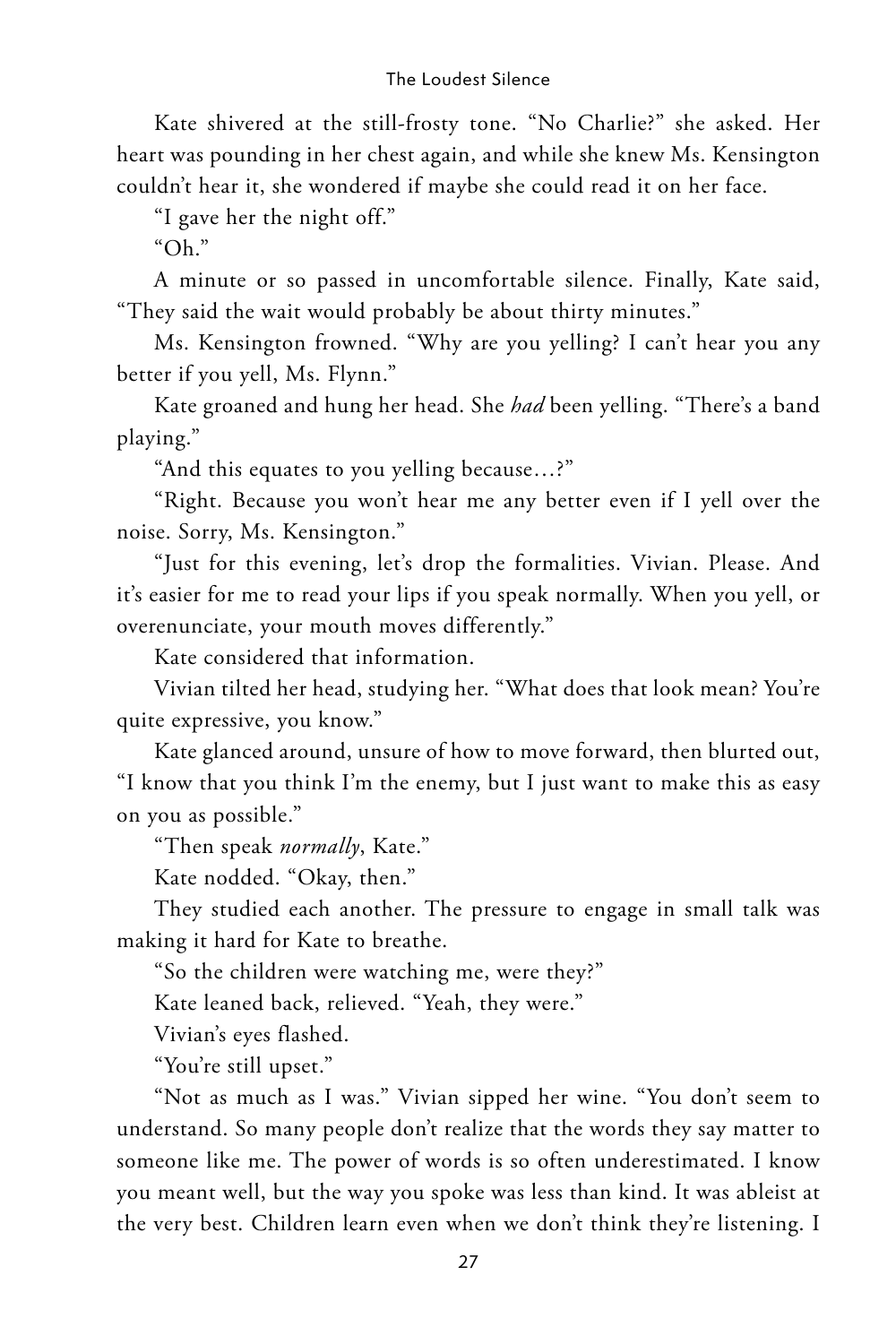realize I can be a bit abrasive at times, but what if a child had heard how you spoke to me?"

"I—" She hadn't thought about it that way.

"That being said, you were right. I was being rude."

"And I was being totally insensitive. I'm sorry." Kate swirled her drink to give herself a moment to think before she continued. "What I had meant to say that night was that for those of us who aren't used to seeing sign language, it's impossible not to watch. It's so beautiful." She flushed.

Vivian finally sat on the barstool beside Kate. "So now that we've covered that, may I ask you a question?"

"Okay," she said slowly.

"Why did you invite me here?"

Kate frowned. "Stephen said it was good."

"No, not here to this restaurant. You could have apologized and left it at that. Why did you invite me to dinner? Was it fear for your job? Did you think I would fire you?"

"No. I mean, maybe. But that's not why I invited you. Is it bad that I did?"

"I didn't say that. I was just, let's say, surprised." Vivian's gaze intensified. "So you know Mr. Foy?"

Kate nodded and wrinkled her nose. "Yeah, I do."

"Oh." Vivian smiled politely. "I didn't realize you two were involved."

Kate nearly choked on her drink. "What? No! I didn't mean—no."

"I apologize," Vivian said quickly. "The face you made led me to think… I didn't mean to intrude on your personal life."

Kate snorted. "Don't worry. I don't have much of a personal life to intrude on. We did have a thing once at Tanglewood, but that was about it. He's just…a friend, I guess."

It had been a summer of drinking, hanging out, taking lessons with some of the best musicians in the world, and playing some of the best music she had ever played. Their friendship had developed quickly into something else, then had been cut off abruptly. Maybe they were friends now. It was…complicated.

"Oh, you attended Tanglewood? I must have missed that. How did you like it?"

"It was good."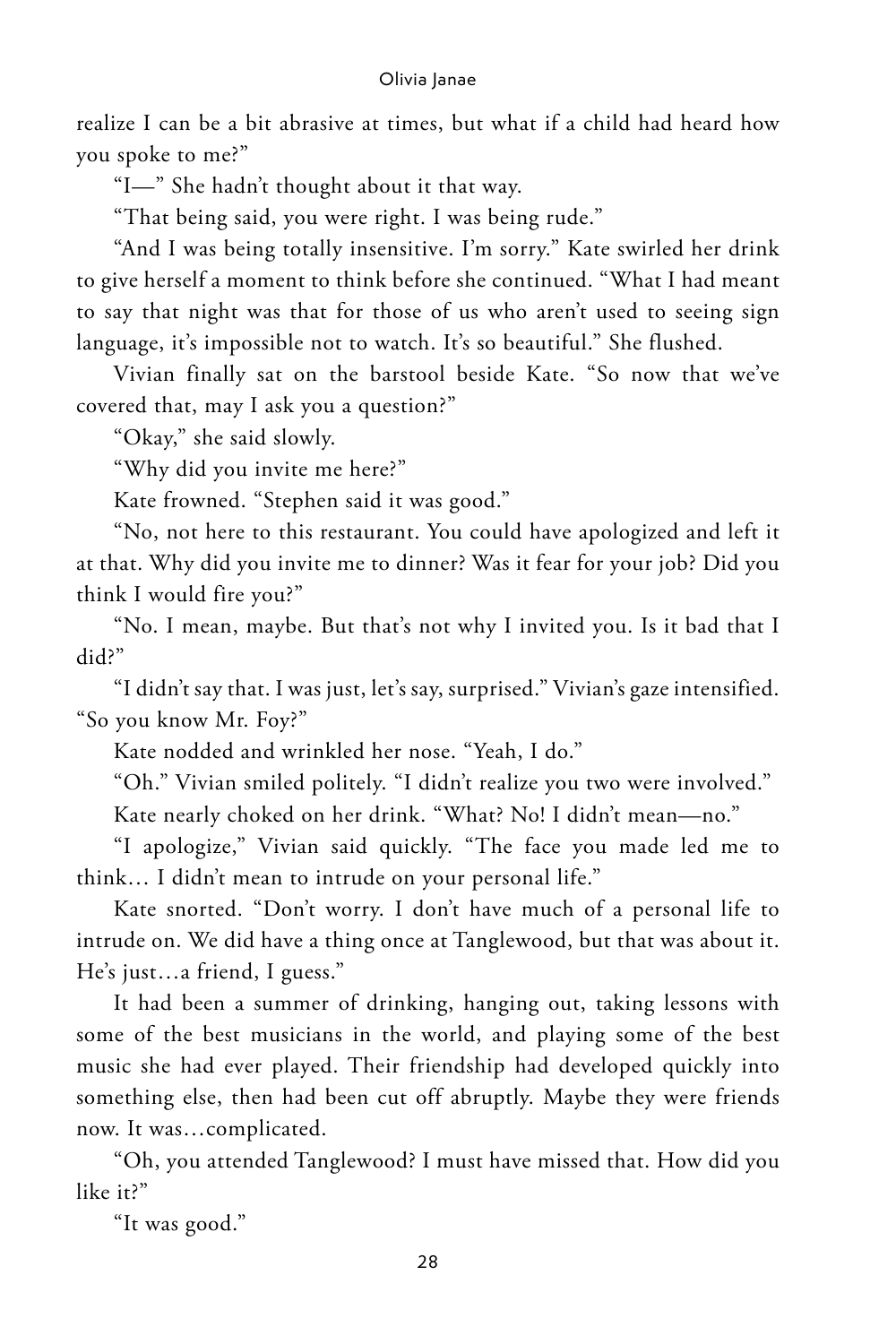#### The Loudest Silence

"Were you there during Andrew Goltich's tenure?"

"No," Kate answered. "This was four years ago, so I studied with Linda Peet."

"I understand she's amazing."

Kate smiled, remembering the experience. "Yeah, she is. I was supposed to follow her to Georgia to work with her a bit longer, but, you know, life."

"I'm sorry to hear that."

Kate shrugged. The loss still smarted, though she had long ago stuffed that loss into a mental box. "But, yeah, Tanglewood was amazing."

"I see. I knew the hairpiece had attended, but I didn't realize you had as well."

"The what?"

Vivian laughed again, and Kate realized that she kind of liked its deep, rich timbre. "Mm. A toupee. Mr. Foy is a walking hairpiece, Kate. That's all he has going for him. His looks are satisfactory, his bass playing is adequate at best, from what I've been told, but his hair always looks like it's fresh from a shampoo commercial." Vivian grinned wickedly over the rim of her glass.

"You're not a fan, huh?"

"If we are speaking off the record, so to speak, I promise the feeling is mutual. A few years ago, he and Charlie dated, and it ended badly. And I have had very little patience for the man since."

Kate had a lot of questions, but it only took one look at Vivian's expression to know that she would say no more about it.

"Flynn, party of two?"

Kate turned to look at the hostess.

"What?" Vivian asked.

Kate turned back and was surprised that, for the first time, the face of Vivian Kensington held neither animosity nor malice. In fact, she was smiling, and her smile was so beautiful that it took Kate a moment to gather her thoughts.

She glanced back at the hostess. "They're calling us. Our table is ready—eep!"

Vivian had gripped Kate's chin and pulled her face back around.

Kate stammered, trying to remember the words she had said only seconds ago, but her brain had short circuited. "I, uh…"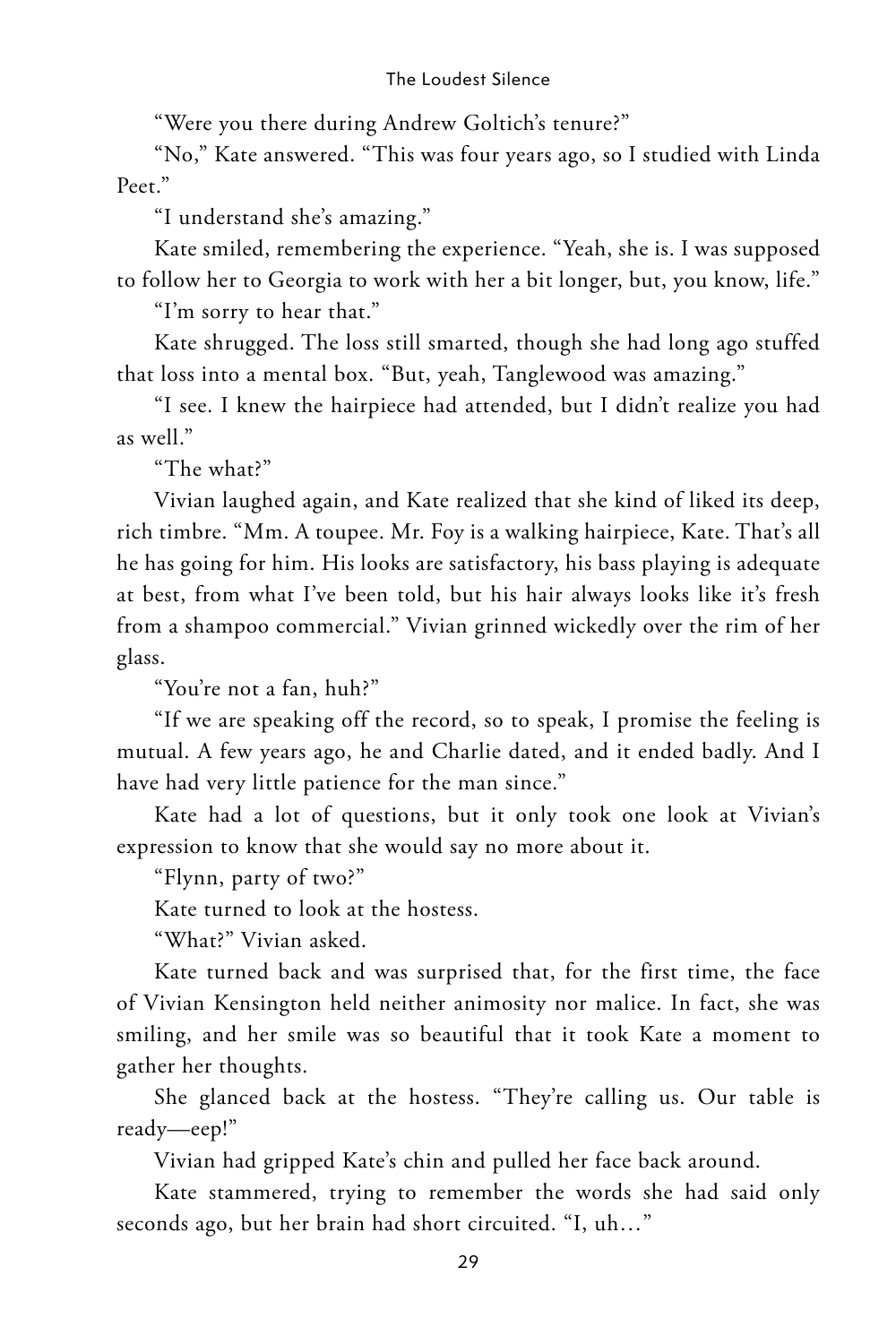Once again, Vivian traced an oval around her own lips with two fingers. "Sorry." Kate's cheeks grew hot. "Our table is ready."

"Shall we?" Vivian took Kate's elbow, and they followed the hostess.

They were led to a table and given menus. When the server arrived, he rattled off the specials with his face hidden in his notepad.

Halfway through, Kate glanced at Vivian, who was watching the young man with a blank expression, her chin propped up on her fist.

"Do you need some more time?" He asked, a false grin plastered on his face.

"Yeah." Kate's gaze flicked between him and Vivian.

"Take your time," he said and left for another table.

"Did you get any of that?" Kate asked.

"Very little," Vivian said flatly.

Instead of explaining, Kate pulled the menu of specials from her own menu and handed it to Vivian.

They studied the menu for a few minutes, then Vivian asked, "How do you like Chicago so far?"

Kate looked up "Oh, you know, there are some things I love and some I hate. The city is wonderful, though I haven't seen much of it. And I'm not a huge fan of where we live, but it's what I could find in a short time."

"I'm sorry, will you please repeat that?" Vivian asked.

Kate did.

"Oh? Why don't you care for it?"

Kate had had to work right up until the end of the month before moving and hadn't been able to look for apartments before they moved. She had signed a lease without even seeing the place.

"The landlord told me that it was a very family-friendly neighborhood, but either he was outright lying or he meant it was ideal for a family of drug dealers."

Vivian nodded thoughtfully. "So it's a less-than-desirable location."

"Yeah. When I was moving us in, I met someone in my building who told me that our neighborhood is called the Jungle."

Vivian raised her eyebrows.

"Yeah. So I'm not too sure about where we live."

"Can you not get out of your lease?" Vivian asked.

"I don't think so."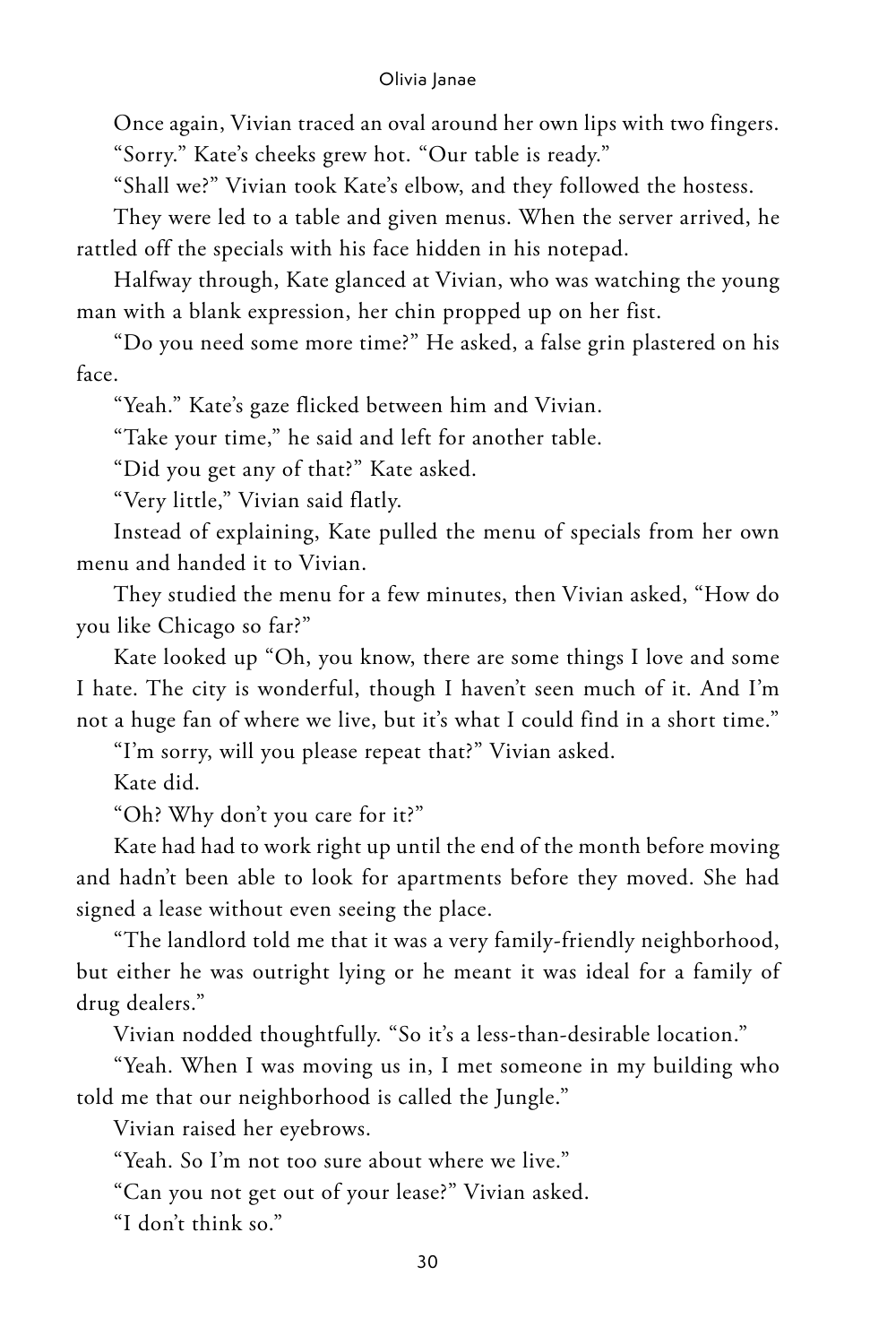#### The Loudest Silence

Vivian sighed. "One more time, please." Kate frowned. "What's wrong?" "You speak very quickly, and the glare of the candle is—" Kate blew it out before Vivian finished her sentence. "All right. I ask again, can you not get out of your lease?" "I don't think so." "Are you concerned for your safety?"

Kate opened her mouth and then closed it. How the hell did she answer that? It wasn't her safety she was worried about. She had lived in some sketchy places growing up, but she didn't want that for Max. "Let's talk about something else."

Vivian was studying Kate in a way that made her squirm. Kate thought there was a good chance that the subject of where she lived would come up again. "All right. And how do you like playing with WCCE?"

"It's great! Really great!" Now she was being too exuberant. "The people are awesome. Everyone plays well together. I can't complain."

"It seems that there is something else as well. Your eyes lit up when I asked you."

Vivian held her gaze in that way that Kate was quickly becoming familiar with. Perhaps it was because Vivian needed to study her lips to communicate, but Kate had never met someone with such an unwavering gaze. It was as if Vivian could read all of Kate's secrets through her skin.

"I'm deaf, Kate. I read facial expressions."

Kate shifted. What could she say other than the truth? "It's true. I think I'm pretty happy to be with WCCE."

"Oh?"

"It's because of Max," she admitted with an ease that surprised her. "When I was freelancing, I took any gig that came up, so my hours were all over the place. I like having a steady schedule for him."

"It must have been hard for him to never know when you would be home." Vivian's eyes softened.

"I think it was. I mean, he's still with a babysitter more than I would like him to be, but it's less often than it was before we moved."

"Where did you move from? I know it's in your file, but I can't recall at this moment."

"Gainesville, Florida. Before that, Pittsburgh, Pennsylvania."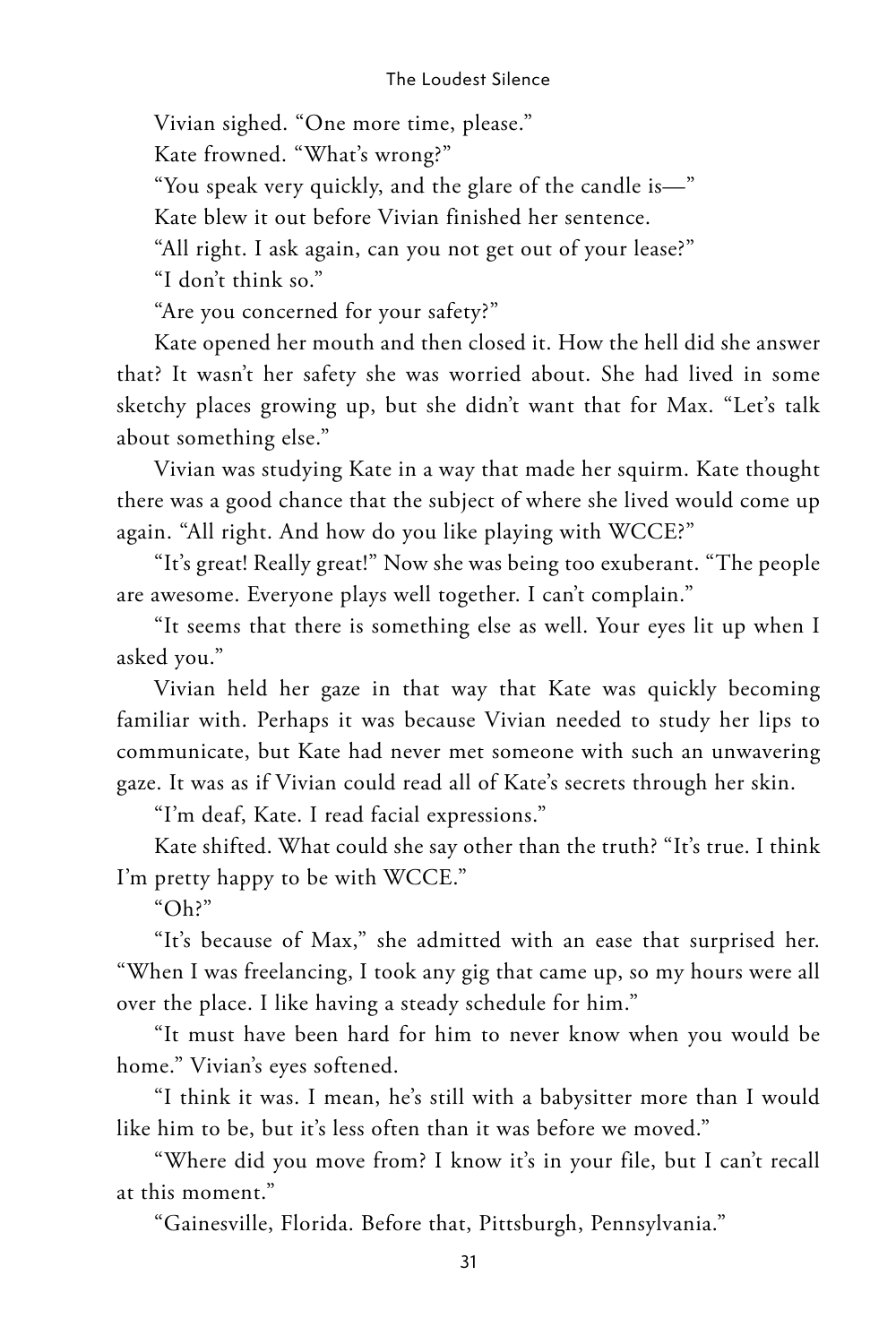"Mm." Vivian sipped her wine. "I was in Pittsburgh once. I got stuck on the expressway for two hours, only to get through a tunnel and realize that the tunnel itself was the reason for the delay."

"Yeah." Kate chuckled. "That sounds about right."

They fell into a thoughtful silence for a few minutes, Kate still thinking about Max. "You know, it's not just the schedule. It's also the fact that I have a contract for longer than eight months. I mean, I know it's only two years, but that's still better. Or maybe it's worse. I don't know."

"Why would it be worse to be settled for two years instead of one?"

Vivian leaned forward in her seat with genuine interest, so Kate answered without reservation. "I think it will probably be okay this time because he's still young. He won't make too many attachments. But the older he gets, the harder it will be to pull him away to a new place. He'll start making friends and wanting to build a life for himself in each new city. I moved a lot growing up, and I never wanted that life for him. Ironic, given my career."

"Why did you move so much?"

"My parents died when I was little. After that, I moved from foster home to foster home."

"Oh?" Vivian leaned in a little more. "I'm sorry to hear that. Why did you move so often, if I may ask?"

"It's how fostering works in this country. A couple has a baby of their own, and back you go. A couple gets a divorce, and suddenly you're unwanted baggage."

"Oh, Kate." Vivian's hand twitched on the table, and Kate thought she might reach out and touch her.

She cleared her throat, a little nervous at the prospect of intimacy. "It certainly teaches you to appreciate things while you have them. Anyway, I want Max's life to be different. I want him to have a permanent home, but that would mean finding a permanent job or changing careers." Kate picked up her glass and took a long drink. Why had she let herself say all of that?

"I'm curious. If you grew up in foster care, especially unstable foster care, how did you find your way to the cello? I find that classical music is something children are typically forced into until they are old enough to decide whether they like it for themselves."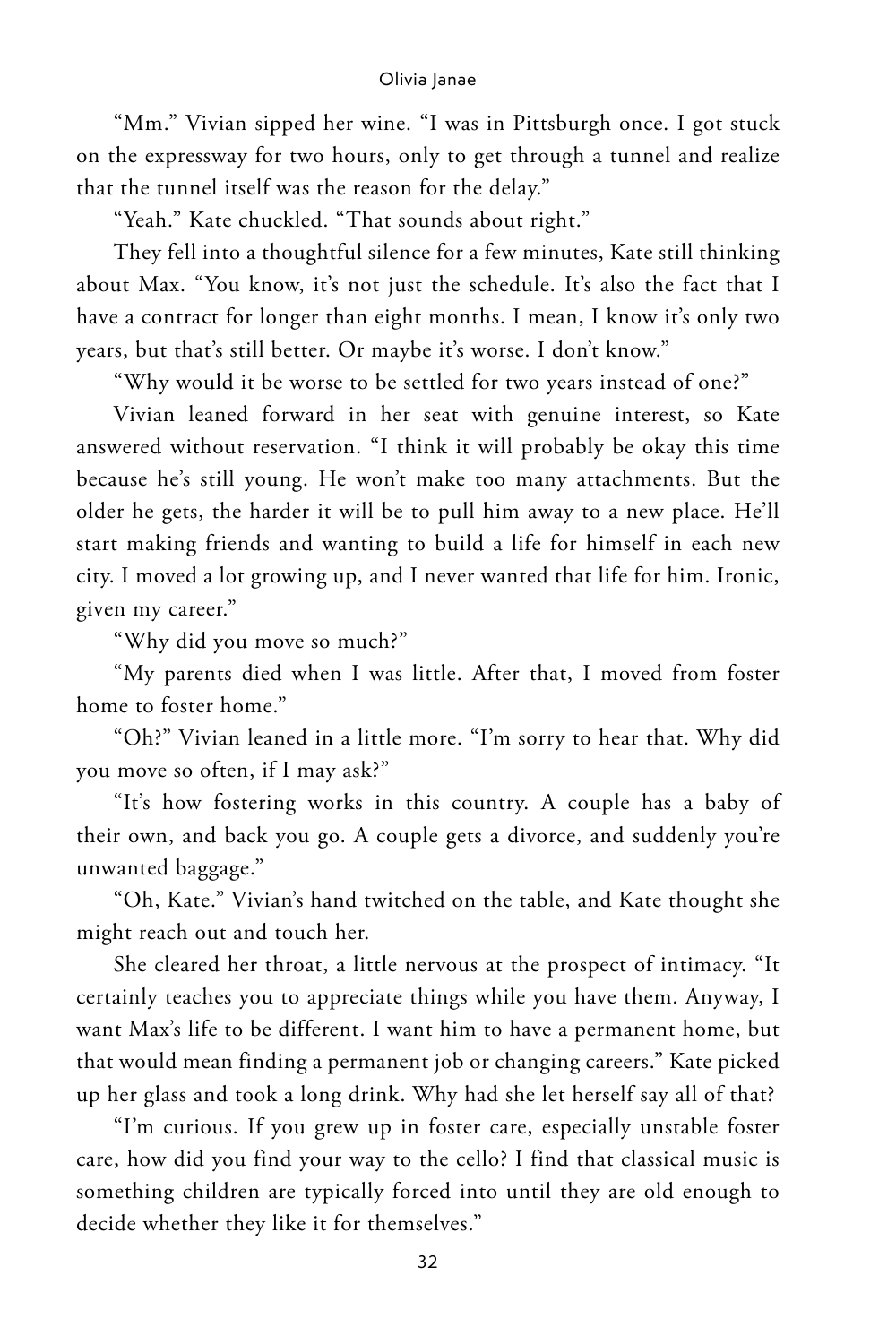#### The Loudest Silence

"Yeah, I've been asked that question before, actually. A foster mother signed me up for an outreach program to bring music to underprivileged kids. They loaned me a cello, gave me lessons, and let me join a community orchestra. I loved it. It was the one thing that was constant in my life, you know? I couldn't take my belongings each time I moved, or keep my friends, but I could keep the cello because it wasn't mine. It was the program's. I got so good so fast that I won a few awards and eventually a scholarship to study music. I didn't even know until I got the scholarship that classical music *could* be a career."

"Really?" Vivian's long fingers toyed with the stem of her glass, drawing Kate's attention. "That…" Vivian paused, her eyes moving over Kate's face, "is the exact opposite of my life."

Kate picked up her water glass again and, ready to change the subject, turned the tables on Vivian. "So if we're getting personal, then I hope it's all right if I ask how a Deaf person ended up in the world of classical music."

"I've been asked that question before," Vivian said, nodding coyly. "I come from a large family of musicians. My mother is a harpist; my father was an oboist. My grandmother was a concert pianist, and my grandfather was a flautist. In the Kensington line, the firstborn is expected to take after the grandmother. My grandmother's grand piano was my mother's birth announcement gift."

"That's unusual."

"What's that?" Vivian frowned, her gaze back on Kate's lips.

After Kate repeated herself, Vivian smiled. "Not in my family. Once my family discovered that I was growing deaf, things became a bit difficult for…everyone. They didn't know what to do with me. I was the only one in the family who wasn't a musician. As I got older, I began to work on the executive side. It seemed to be the only way I could be involved in my family's business."

"Is it difficult?"

"Yes," Vivian said simply. "It's hard to be taken seriously when I can't remember what music sounds like."

"So you weren't born deaf?" Kate asked carefully. She was genuinely curious, but she didn't want to cross any lines.

"No. I was hard of hearing from birth, but I didn't completely lose my hearing until I was seven."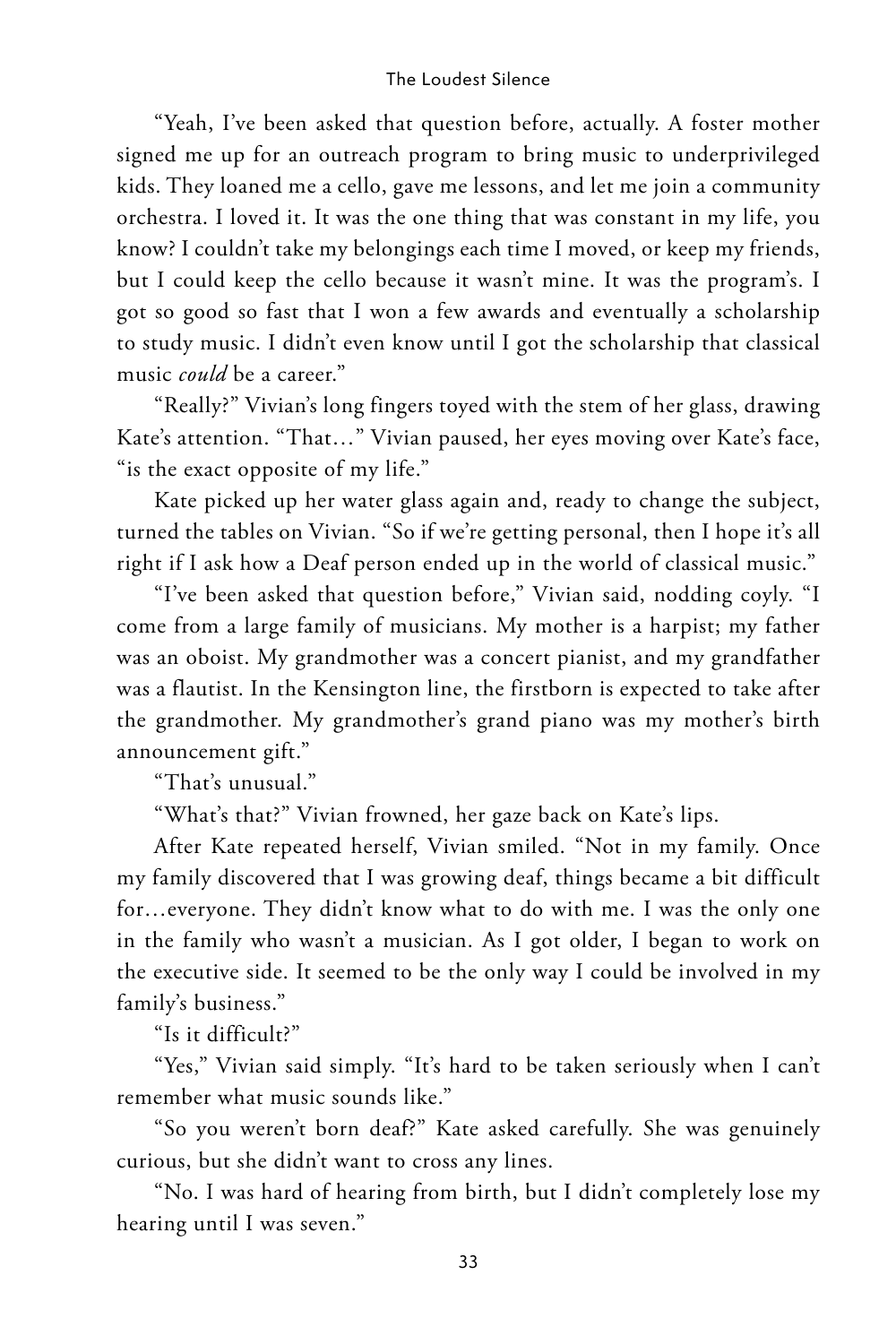The server interrupted at that moment. They placed their orders and fell easily back into conversation.

The dinner was nothing like Kate had expected it to be. Vivian's change from the ice queen was unexpected and welcome. She was pleased to find that Vivian was kind, even funny. She asked questions about Max, demanded stories, and made Kate laugh with her own stories of the ways people treated her once they learned she was Deaf.

"Would you like to take a walk?" Vivian asked as they stepped outside after their meal.

Kate began walking. "Sure, if you want to."

"What was that?"

Kate repeated herself but kept walking.

Vivian caught up to Kate and stepped in front of her, putting her hands on her shoulders.

"Oh, er, sorry."

Vivian smiled and dropped her hands. "Come with me." Taking Kate's elbow, she led her down the busy street and onto another that was bustling with activity.

The scene brought to mind Gershwin's *Rhapsody in Blue*. Pedestrians weaved in and out in a constant frenzy to get from point A to point B. Blue, red, and green lights glared down at them from each restaurant and shop. Music blared from loudspeakers. Their heels clicked along with the nightlife.

Kate glanced at Vivian as they walked. She wondered what it felt like for her. Could she feel the pulse of the city without hearing screaming patrons, car horns, and street performers? Did the energy feel different to her? She decided to save the question for another time.

"This is Michigan Avenue."

For the first time that evening, Vivian's free hand began to move, speaking in her own language.

"If you go that way"—she touched the small of Kate's back to turn her—"you hit what is called the Magnificent Mile. It's the best shopping and probably one of the biggest tourist locations of the city." Vivian took her elbow again, guiding her up a flight of wide stairs and into a huge plaza. "See that building there?" She pointed to a tall edifice shaped by two Vs with a large gash down the center that split the point at the top and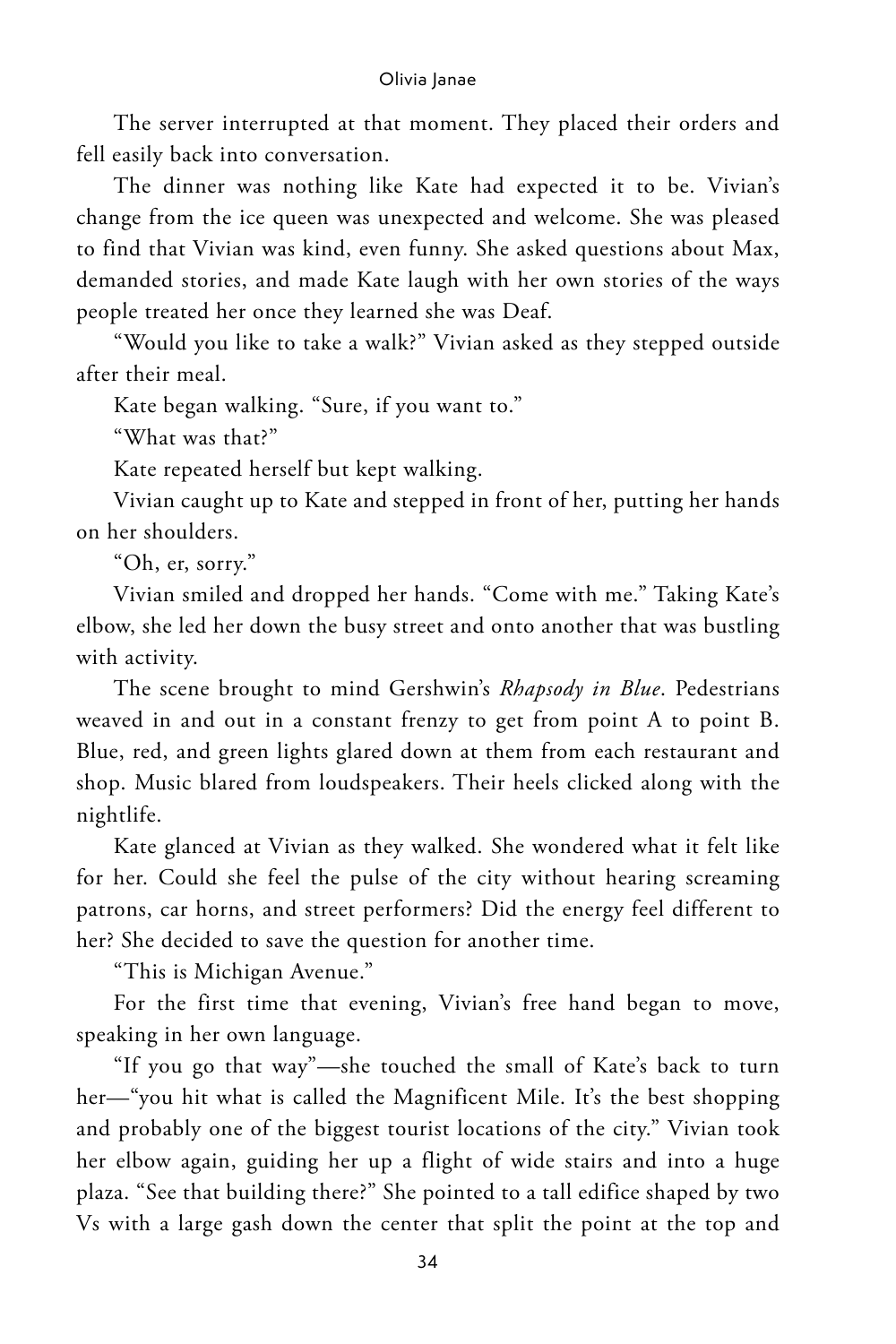the bottom. "A few call it the Diamond Building, but most know it as the Vagina Building."

It wasn't hard to see where the building got its nickname, but she was more distracted by the sign that Vivian had used.

"It's actually the Crain Communications Building, but the nickname makes the locals laugh." Kate watched as Vivian quickly and easily spelled out names with her free hand. "And this"—Vivian pointed in front of them—"is The Bean."

Kate looked to where Vivian had pointed. When she saw the giant sculpture, her mouth dropped open.

It was a huge mirror shaped exactly like what it was called: a bean. It was set on its side so that it bowed in an arch tall enough to walk under. In the daylight, the sculpture probably mirrored the sky and anyone who stood close to it. In the evening, though, it exploded into vibrant yellows, whites, and golds, reflecting every light in the surrounding skyline.

"This is amazing, Vivian." Kate smiled at the reflection of herself and Vivian in the sculpture as Vivian's hand still lightly touched Kate's elbow.

Was it gallantry, she wondered, or was it a need to keep track of her that inspired Vivian to keep touching her? She could feel her warmth through her dress. She caught Vivian's eye in the mirrored sculpture and laughed out loud.

A few moments later, Vivian led them to the walkway under the arch.

Kate grinned like a gleeful child as she looked at their elongated reflections that dissolved into kaleidoscopic patterns.

"It's actually called *Cloud Gate*, though I've never known anyone to use that name." Vivian again signed with a single hand. "It's my favorite."

Kate made a silly face into the sculpture, stretching her lips into something grotesque. Vivian laughed. The sound was so light, so free from constraint, that hearing it made Kate's heart beat faster. She reached up nervously to tuck her hair behind her ear. "I can see why this is your favorite."

"I like it at night, but I like it better when it's about to rain," Vivian said. "The sky turns black, and it looks almost dangerous."

*Dangerous.* That was a beautiful way to describe it, Kate thought.

When they were through admiring the sculpture, they sat on a nearby bench.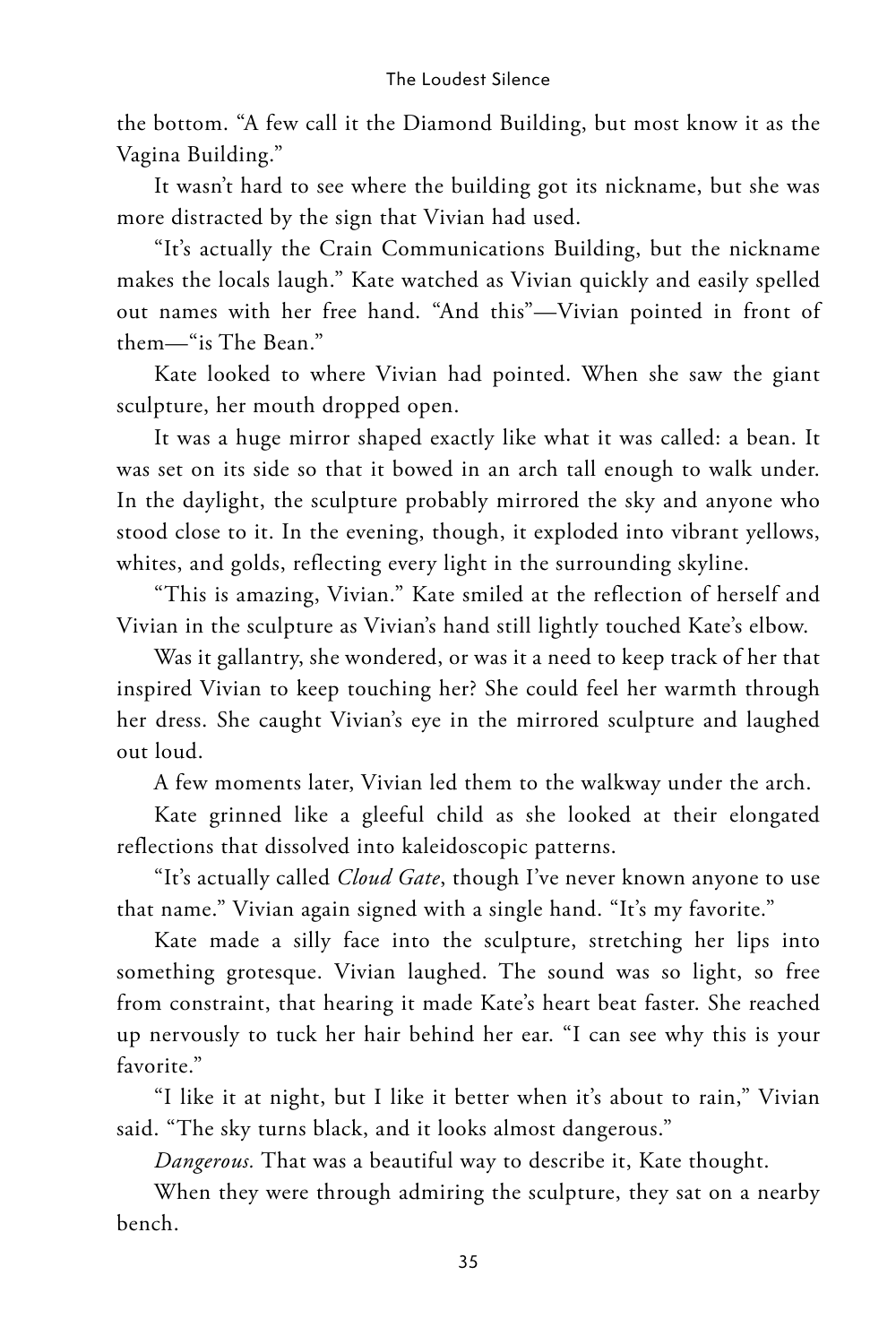The two fell silent, watching tourists run through the walkway, children making faces, and families taking pictures. Behind them, a trumpet played a muted scat that melted into a soft jazz number. The notes were smooth as silk.

Kate closed her eyes to enjoy the dichotomy of the horn against the loud honking of the traffic on the opposite side of the plaza.

"Are you all right, Ms. Flynn?"

Kate opened her eyes and smiled. "There's a trumpet behind us playing 'It Never Entered My Mind.' It's one of my favorites."

Vivian looked back at the musician. "What does he sound like to *you*?" "He's pretty good, actually."

"No." Vivian reached out and turned Kate's chin toward her.

Just as before, her touch made Kate's brain fizzle and then slowly power off. Vivian's fingers were warm against her skin, and the warmth spread into her cheeks and down her neck.

"I mean, what do you hear?" Vivian asked. "What does it sound like?"

How did one explain what music sounded like? What could she say that Vivian might understand? "Blue."

Vivian looked off into the distance, and Kate was again struck by the beauty of her eyes, the soulful richness of them.

Kate blushed. "That was stupid."

"No." Vivian closed her hand on Kate's wrist. "Please. Continue."

Vivian smiled encouragingly, and Kate no longer cared if she sounded stupid. She closed her eyes and let her mind drift to the music, the car horns and the screaming children falling to the background. The music took over, reminding her of how much she loved her career. "It sounds like water. It's…it's rich and smooth, like swirling, like steam that twists up from a cup of coffee or the way the Chicago River twists through downtown. Only, they're using a mute, so there's a different tone to the sound, like a pressure, a desperation. It's like, I don't know, maybe a cobalt, only darker at the edges. It sounds…it sounds like how the color blue makes you feel: warm and relaxed, yet sad and alone." She opened her eyes and looked at Vivian's face.

Vivian was watching her lips move so intensely that Kate wanted to paint a better picture.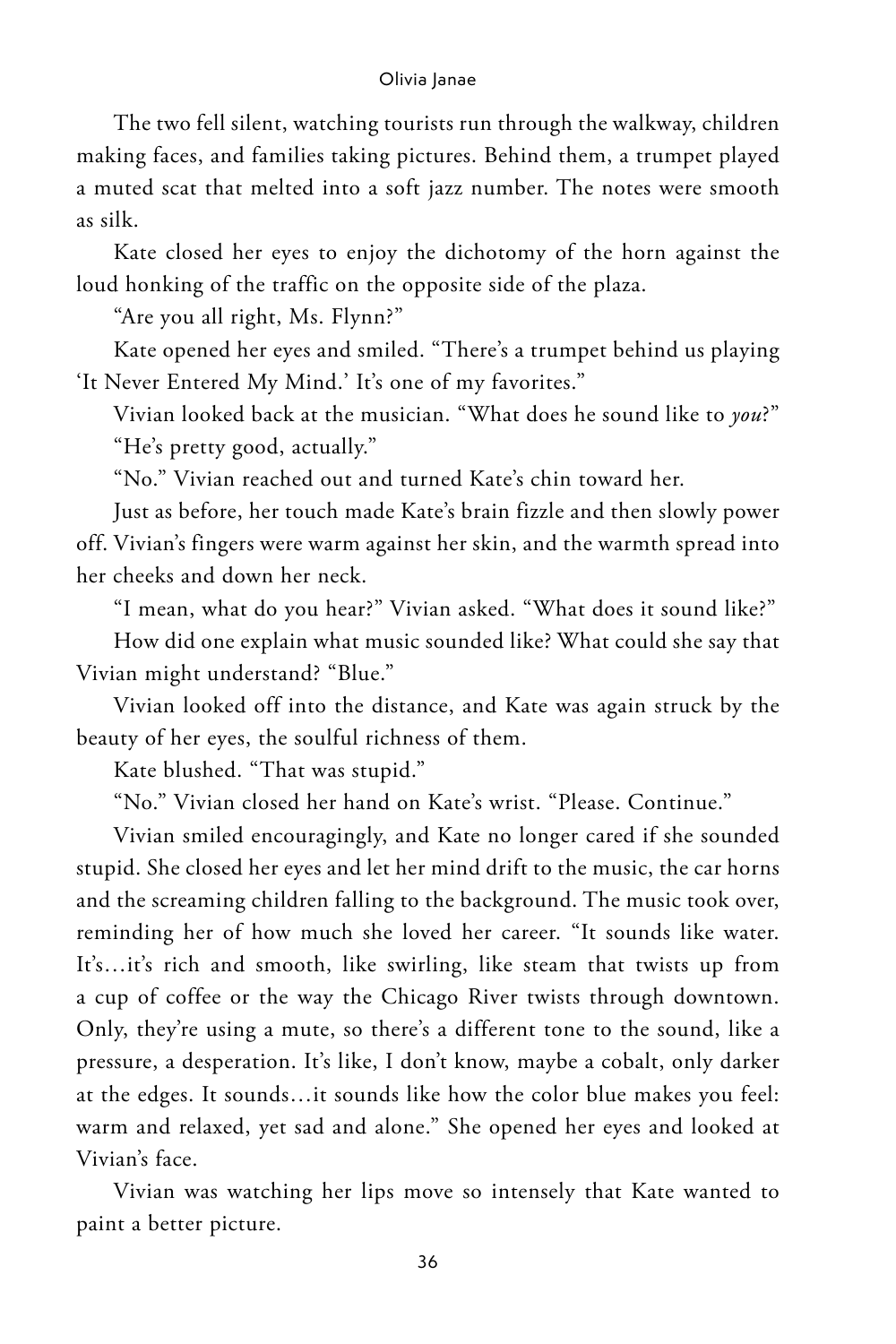"It feels like Chicago, you know? The way the city feels when you… when you're lonely."

"Are you lonely, Kate?"

She answered automatically. "Isn't everyone?"

There was understanding in Vivian's eyes, and Kate knew in that moment that Vivian was every bit as lonely as she was. The realization was somehow soothing.

She smiled at Vivian, who smiled back, the corners of her deep-red lips curling upward. Then breaking their gaze, Vivian looked down at her lap. "Thank you, Kate. That was…that was beautiful."

The silence between them was different now, comfortable and easy. Yet, static ran through her blood, making Kate a little jittery.

The trumpet sang out its last few notes. "Max would love this."

Vivian studied her for a moment, then said, "Let's bring him."

"What?"

"The day after tomorrow. Let's bring him here. We can have a picnic in the park."

Kate's heart picked up its pace again. If this had been a romantic outing instead of an apology date, she would have thought she was being asked out again.

"Are you sure? I mean, Max can be a handful. He's very good, awesome even, but he's, you know, three."

Vivian nodded firmly. "Max is adorable." She moved her hands in a sign that Kate imagined meant *adorable*.

Kate pressed her lips together, then asked, "Will you show me something?"

"What do you mean?"

"In sign language. I've been watching you speak it since we left the restaurant, and it's beautiful."

Vivian looked a little bashful. "What would you like to see?"

"How about my name?"

Vivian flexed her hand, her index and middle fingers standing straight in the air with her thumb in between. Then she bounced her middle finger under her eye.

"That means Kate?"

"In a way, Ms. Flynn. It means *you*."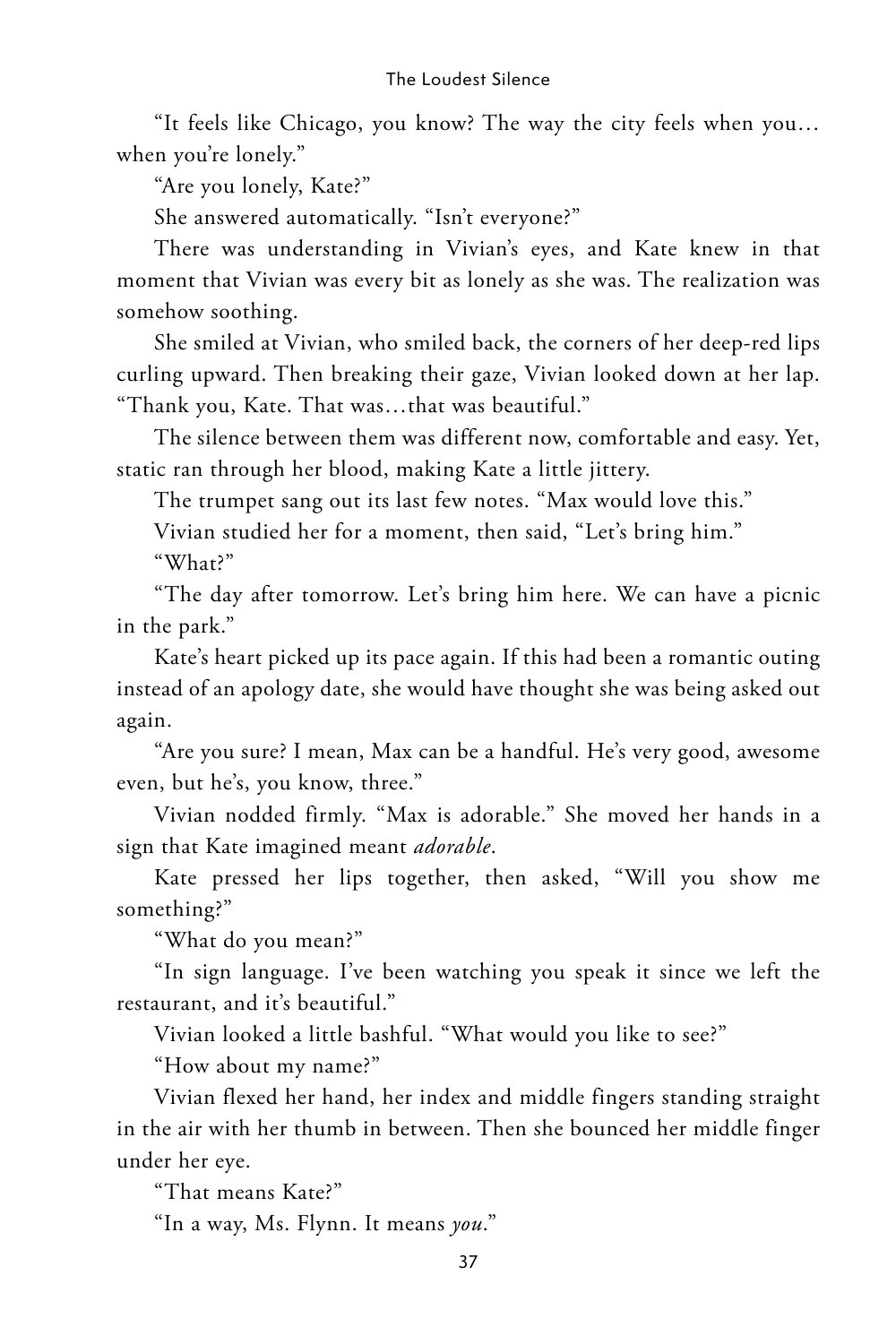Kate shifted on the bench. "Explain."

"Well, every Deaf person has what's called a sign name. It saves us from having to spell the person's name out each time, and it shows familiarity."

"How do you get one?"

"Typically, a Deaf person has to give it to you. They choose a characteristic of yours and base the name off of that."

"What's yours?"

"I have two. I have a professional one that I most commonly use." She spread her index and middle finger and softly bounced them off her jaw. "That one is very generic."

"What's your other one?" When Vivian looked away bashfully, Kate laughed and said, "You have to tell me!"

Vivian sighed, made an V with her fingers, and tapped it to her chin.

Kate stared at the sign that was a universally known gesture. "What does it mean? 'Cause it kind of looks like…"

Vivian squirmed. "I know!" she groaned. "It does indeed mean something wholly inappropriate that refers to my sexuality. I've tried to change it more than once, but I cannot break Charlie of the habit."

"So you're—?"

"A lesbian, yes."

Kate wasn't surprised. She got a subtle sense whenever she met women who liked other women. She gestured to herself. "Pansexual."

Vivian nodded as she studied Kate's face.

"Show me again," Kate said.

"Ms. Flynn!"

"Show me."

Vivian made the sign again, and Kate copied it, giggling, then asked Vivian to show her how to sign her name again.

Vivian scooted in closer and took her hand gently. Molding her fingers, Vivian shaped them.

"Wait, what does that mean?" She was positive Vivian had used a different sign than previously.

Vivian smiled. "It refers to your eyes."

"My eyes?"

"Yes."

"Why?"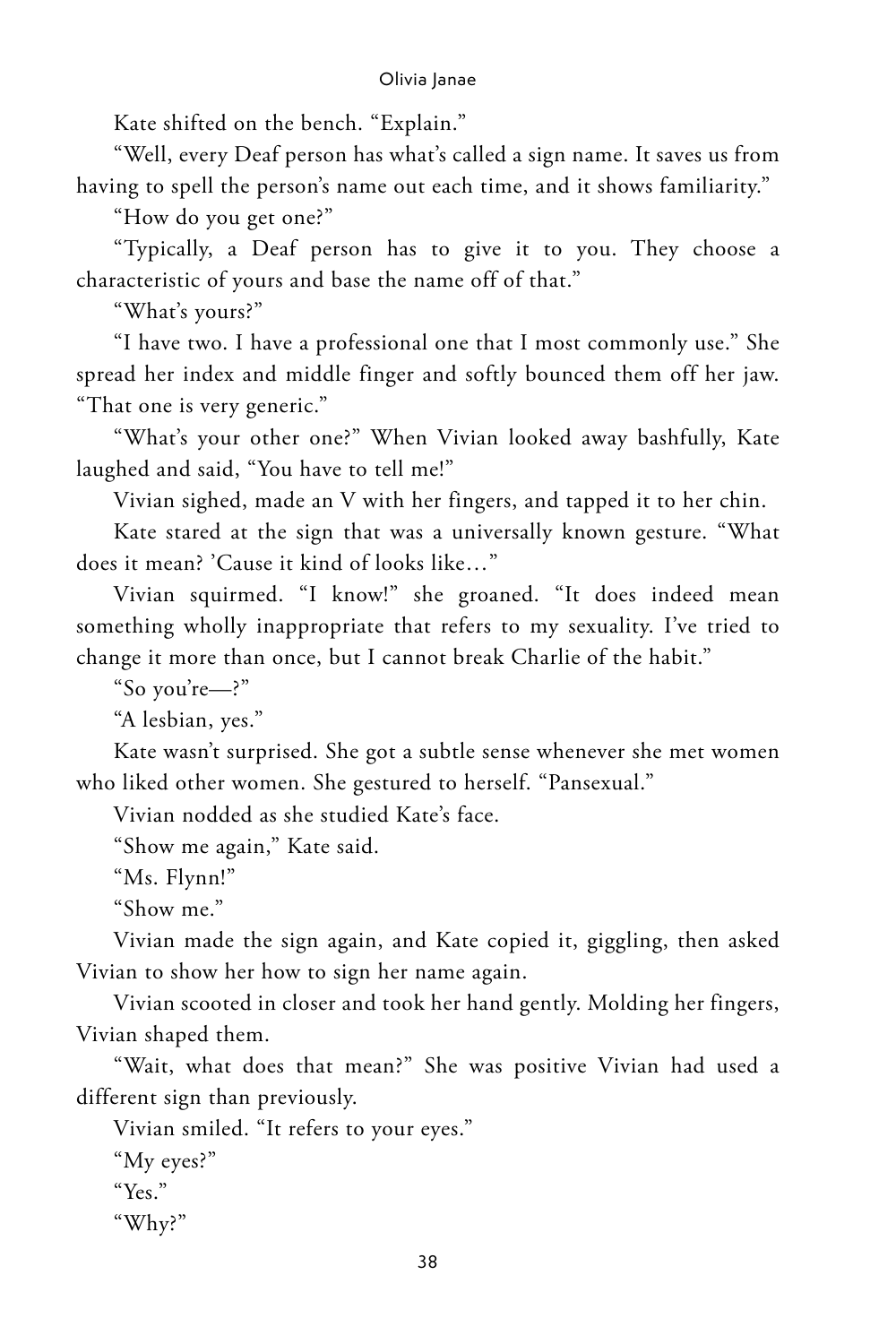Vivian stared at Kate intensely. "Because you have the purest green eyes I have ever seen. They always sparkle. They're beautiful."

By now, Kate's heart was tap-dancing. Maybe Vivian had said that to gauge her reaction, but she wasn't sure what she was looking for. Finally, she said, "Show me something else. Something simple."

"Shall we try the alphabet?" Vivian leaned in again to shape Kate's fingers. Her hands cupped hers as she worked, her arm and shoulder pressing lightly against Kate.

When they finally started back toward the train platform, it was later than Kate had planned. "Do you take the L?" she asked.

"Actually, I only live a few blocks from here, just off Grant Park, right off the Loop." Vivian nodded back toward where they had been sitting.

They stood together by the L stop. Kate tried to think of something to say.

Vivian broke the silence first. "Sunday?" She leaned against the post for the Red Line train, her arms casually crossed.

"Yeah. That would be fun."

"A few of the WCCE players are playing a concert in the park that afternoon. Do you think Max would like that?"

"He would love it!"

"Good."

"Okay. Well, I, uh—"

"Thank you for inviting me out tonight, Kate." Vivian was scrutinizing her as if to give her words some deeper meaning. "The effort meant a great deal to me."

Unsure of how else to respond, Kate merely nodded, though her skin was tingling.

"And thank you for the song."

"No problem."

Vivian continued to study her.

"O-okay," Kate stammered. "I guess I'll see you, then. Wait, do you have my phone number?"

Vivian laughed. "Katelyn, I'm the president of the board. Of course I do."

"Right. Duh." Kate groaned inwardly. "Okay, well…" Kate shuffled backward, beginning her descent to the train. "Good night."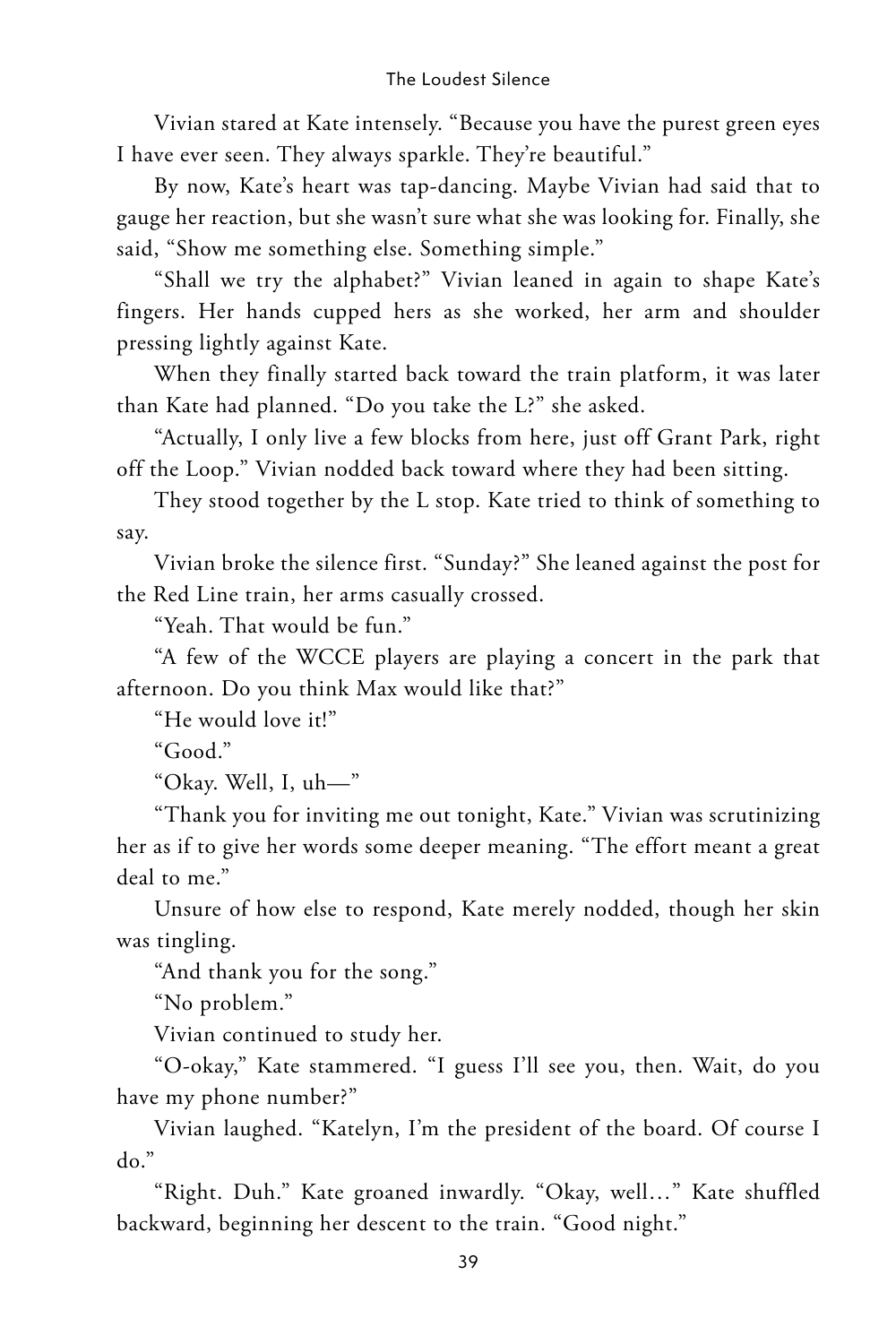"Good night, Ms. Flynn."

Kate gave Vivian a half smile and disappeared into the underground.

After she arrived home and paid Stacey, she collapsed onto the futon in a daze. She touched her stomach, aware that it was still fluttering an hour after she and Vivian had parted company. The entire evening had turned into something unexpected.

As a rule, Kate didn't date, not since Max was born. If Kate was going to do that, she wanted to feel something. She wanted an over-the-moon, knock-it-out-of-the-park, head-over-heels connection. That made it almost impossible to find someone worth leaving her son with a sitter.

She stared up at the patterns on her ceiling. This night—even though it hadn't been a date—had been absolutely out of the park.